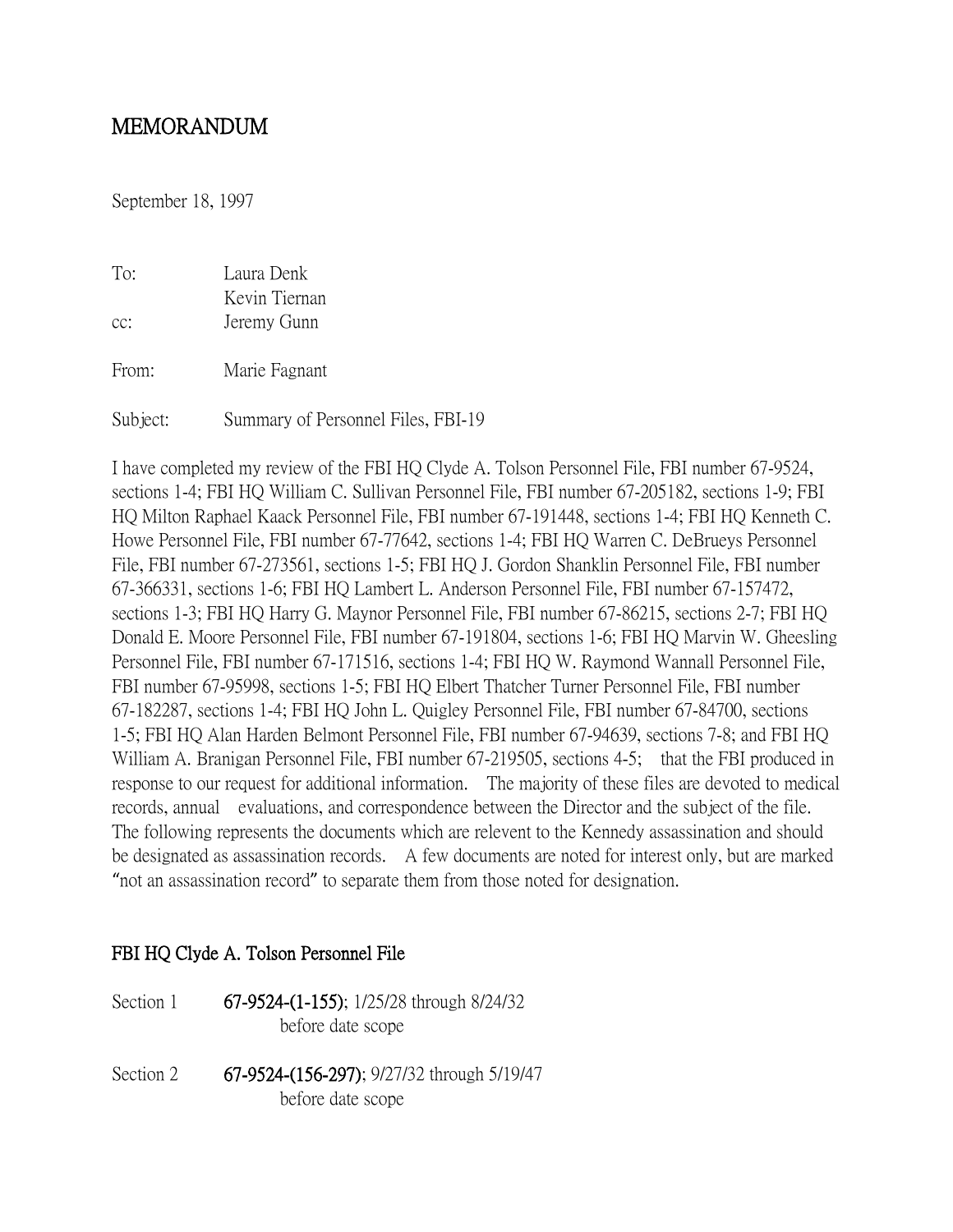Section 3 67-9524-(298-416); 3/31/47 through 3/1/65

## • 67-9524-416

9/2/64 Letter to Tolson from Robert Kennedy thanking him for excellent service and letting him know that "President Kennedy would have wished to thank you for that and for your loyalty."

## Section 4 67-9524-(417-502); 2/16/65 through 9/7/78

## • 67-9524-496

11/24/75 Request from Tolson family attorney to John Mohr for all personal files and logs of Tolson during his years with the Bureau. Response that Bureau does not have certain of the types of documents requested, but Mohr does not answer as to existence of personal logs.

## FBI HQ William C. Sullivan Personnel File

- Section 1 67-20182-(1-93); April 26, 1941- February 24, 1944 before date scope
- Section 2 67-205182-(94-206); February 19, 1944 April 1, 1950 before date scope
- Section 3 67-205182-(207-308); June 27, 1951 May 4, 1955 before date scope
- Section 4 67-205182-(309-385); May 20, 1955 September 21, 1959 before date scope
- Section 5 67-205182-(386-486); September 23, 1959 November 1, 1963
	- 67-205182-1 NR after 473

12/11/62 Memo gives specifics for Cuban programs under Domestic Intelligence Division such as number of informants, effectiveness of programs, etc.

• 67-205182-2 NR after 473

12/12/62 Hoover synopsis of above information for Sullivan

Section 6 67-205812-(481-566); December 1963 - October 24, 1967

## • 67-205182-1 NR after 491

This is a duplicate document, although "original filed in" number is illegible. 12/10/63 Memo Gale to Tolson "Results of Findings re Investigative Deficiences" in the handling of the Oswald case.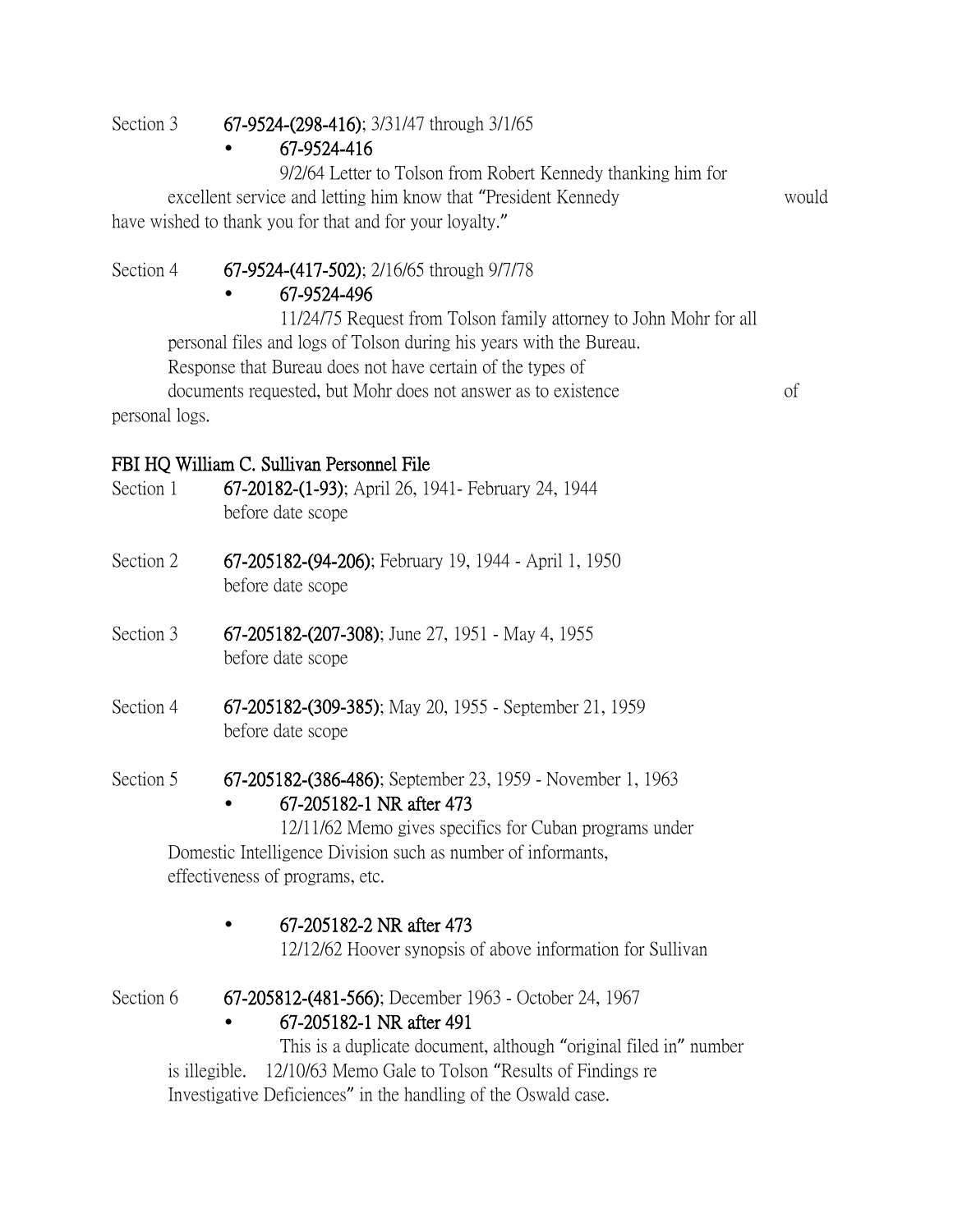## • 67-205182-495

4/17/64 Memo Mohr to Tolson suggesting Sullivan receive a \$500 bonus despite censure on the Oswald and one other case.

## • 67-205182-1 NR after 505

This is a duplicate document. The original is filed as 67-494012-

133. 9/30/64 Memo Gale to Tolson re-reviews and recommends

additional disciplinary action for the shortcomings in handling the Oswald case by FBI personnel.

Section 7 67-205182-(567-635); November 2, 1967- July 30, 1971 no assassination records

## Section 8 67-205182-(636-4 NR after 687); October 5, 1971 - July 29, 1975

## • 67-205182-646

10/1/71 letter from Tom Smith to Mr. E.S. Miller re sensitive (unnamed) documents that were damaging to President and FBI regarding transfer of custody from Sullivan to Mardian before Sullivan left FBI.

## • 67-205182-647

10/5/71 Memo to Director, FBI, from Mr. Felt concerning the above matter, and a probable reconstruction of events as to how Sullivan could have given Mardian these sensitive documents.

## $\bullet$  67-205182-648

10/5/71 Memo to Tolson from Felt re interview of Sullivan regarding te location of missing sensitive documents (approximately 12 manila folders full, or half of a drawer).

## $\bullet$  67-205182-649

not an assassination record (10/6/71 Memo from Felt to Director, FBI, regarding the attached Brennan to Felt memo in which Brennan admits taking Mardian a briefcase of sensitive coverage material on Sullivan's request.)

## $\cdot$  67-205182-667

not an assassination (11/2/71 Memo from Felt to Tolson regarding a guess that the sensitive coverage material now in possession of Maridan is investigation of White House personnel done at the request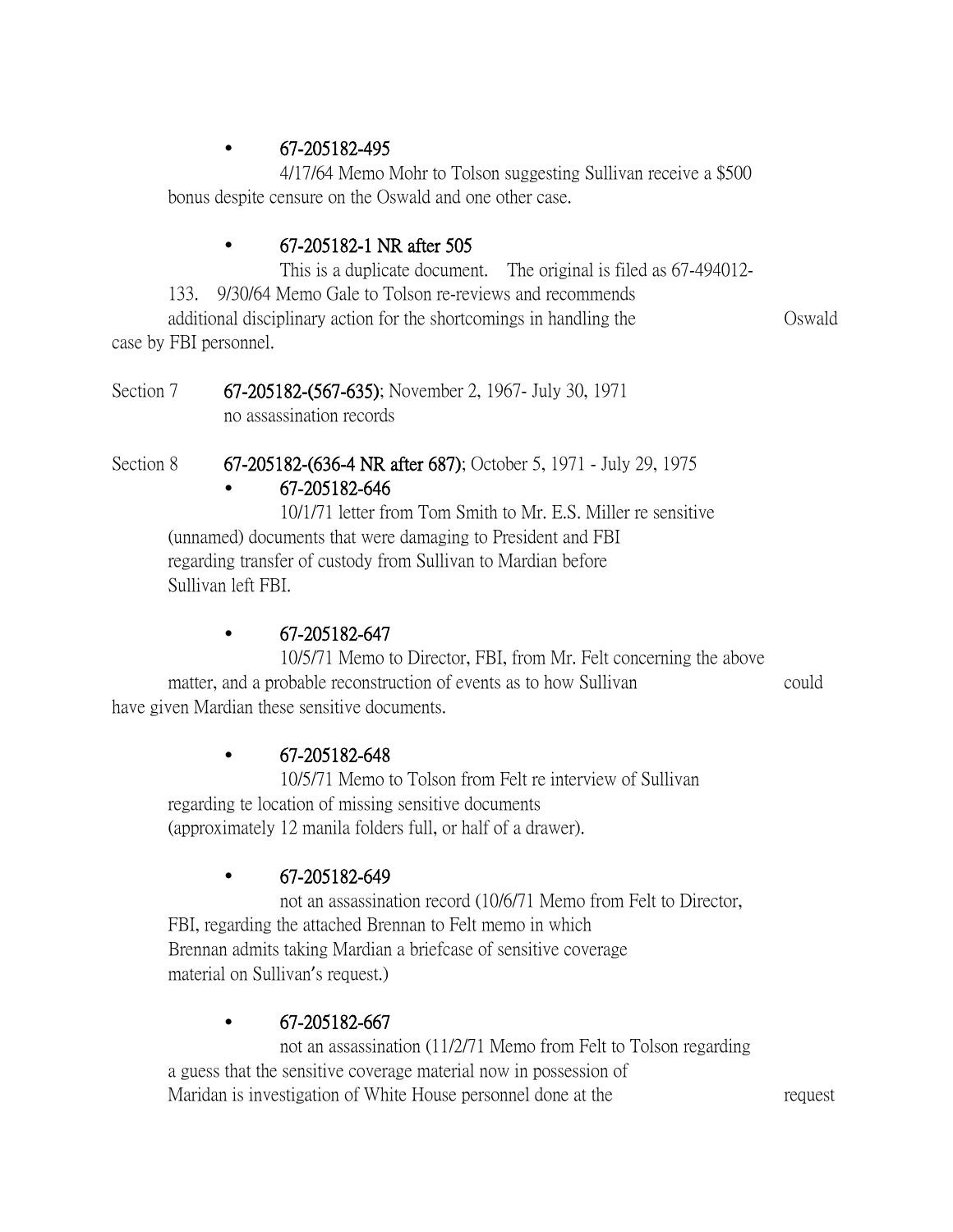of the White House.)

## • 67-205182-2 NR after 685

not an assassination (5/11/73 Sullivan's answers to Ruckelshaus' questions regarding the documents sent to Mardian.)

## • 67-205182-3 NR after 685

not an assassination record (5/10/73 Ruckelshaus' questions directed to Sullivan regaring the documents sent to Mardian.)

## • 67-205182-4 NR after 685

not an assassination record (5/12/73 Inspector Jacobson to Mr. Walters regarding "Wiretaps on Newspapermen" and the missing documents.)

Section 9 67-205182-(687-702); May 28, 1973 - January 29, 1981

# • 67-205182-1 NR after 690

not an assassination record (Orginal filed as 65-75085-406. 6/20/74 Report to Attorney General from Director, FBI. An assumption is made that the files sent to Mardian were wiretaps of White House personnel between 5/69-2/71.)

## • 67-205182-2 NR after 690

not an assassination record (6/24/74 report on wiretaps mentions ELSUR handwritten logs.)

## • 67-205182-697

11/9/77 memo SAC, Boston, to Director, FBI, confirming that no FBI investigation is being done into the death of Sullivan.

## • 67-205182-701

5/18/78 memo from the Attorney General to Director, FBI regrding Sullivan's impending testimony before the HSCA.

#### FBI HQMilton Raphael Kaack Personnel File

- Section 1 67-191448-(1-96); March 7, 1941 July 9, 1947 before date scope
- Section 2 67-191448-(97-152); July 24, 1947 April 6, 1953 before date scope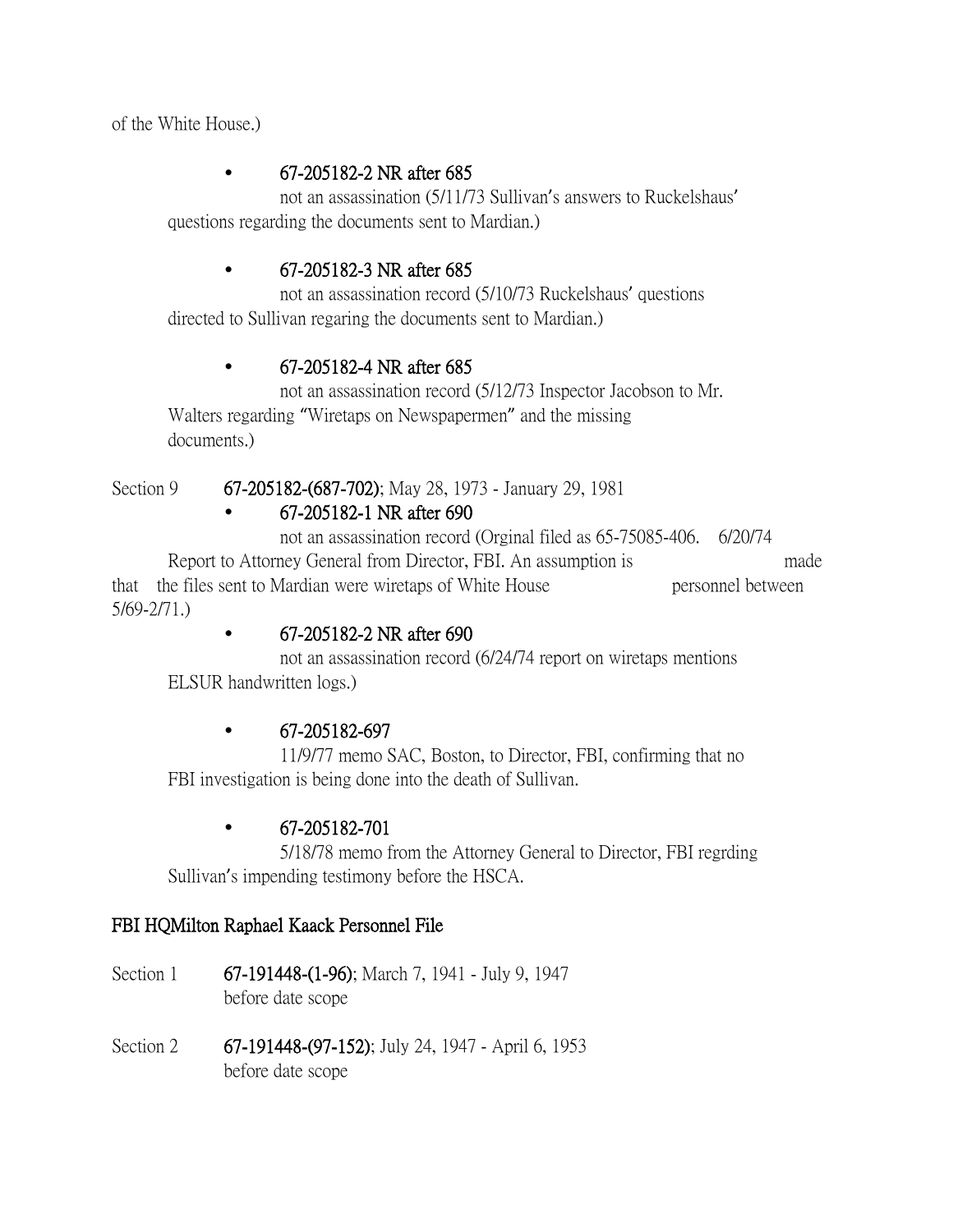Section 3 67-191448-(153-208); April 8, 1953 - August 8, 1963 no assassination records

Section 4 67-191448-(209-2 NR after 219); August 30, 1963 - March 13, 1978 • 67-191448-no serial (left side of folder)

Permanent brief. Information on Kaack's assignment to Oswald case and to Communist Party, USA (p. 21,22).

## • 67-191448-1 NR after 219

3/13/78 House Select Committee on Assassinations request for Kaack to testify.

#### • 67-191448-3 NR after 209

Original filed as 105-82555-54. 11/26/63 Kaack's statement as to his involvement on Oswald case. SAC, New Orleans sends report to to Director, FBI.

#### • 67-191448-210

12/13/63 Censure from Hoover to Kaack as a result of mishandling on Oswald case.

## • 67-191448-211

4/6/64 Brief summary for Director's use from Davidson to Callahan. Hoover comments that Kaack should be transfered to field office in Springfield, Illinois.

## • 67-191448-214

4/24/64 Memo from SAC, New Orleans to Director, FBI, informing Hoover that Kaack is retiring.

## • 67-191448-7 NR after 217

Original filed as 67-77642-237. 9/29/64 Memo DeLoach to Mohr with instructions from Hoover not to comment to reporters concerning Kaack and Howe leaving the Bureau over handling of Sauch Oswald case.

## • 67-191448-8 NR after 217

Original filed as 67-494012-133. 9/30/64 Gale to Tolson regarding the Shortcomings in Handling Lee Harvey Oswald Matter by FBI Personnel.

• 67-191448-9 NR after 217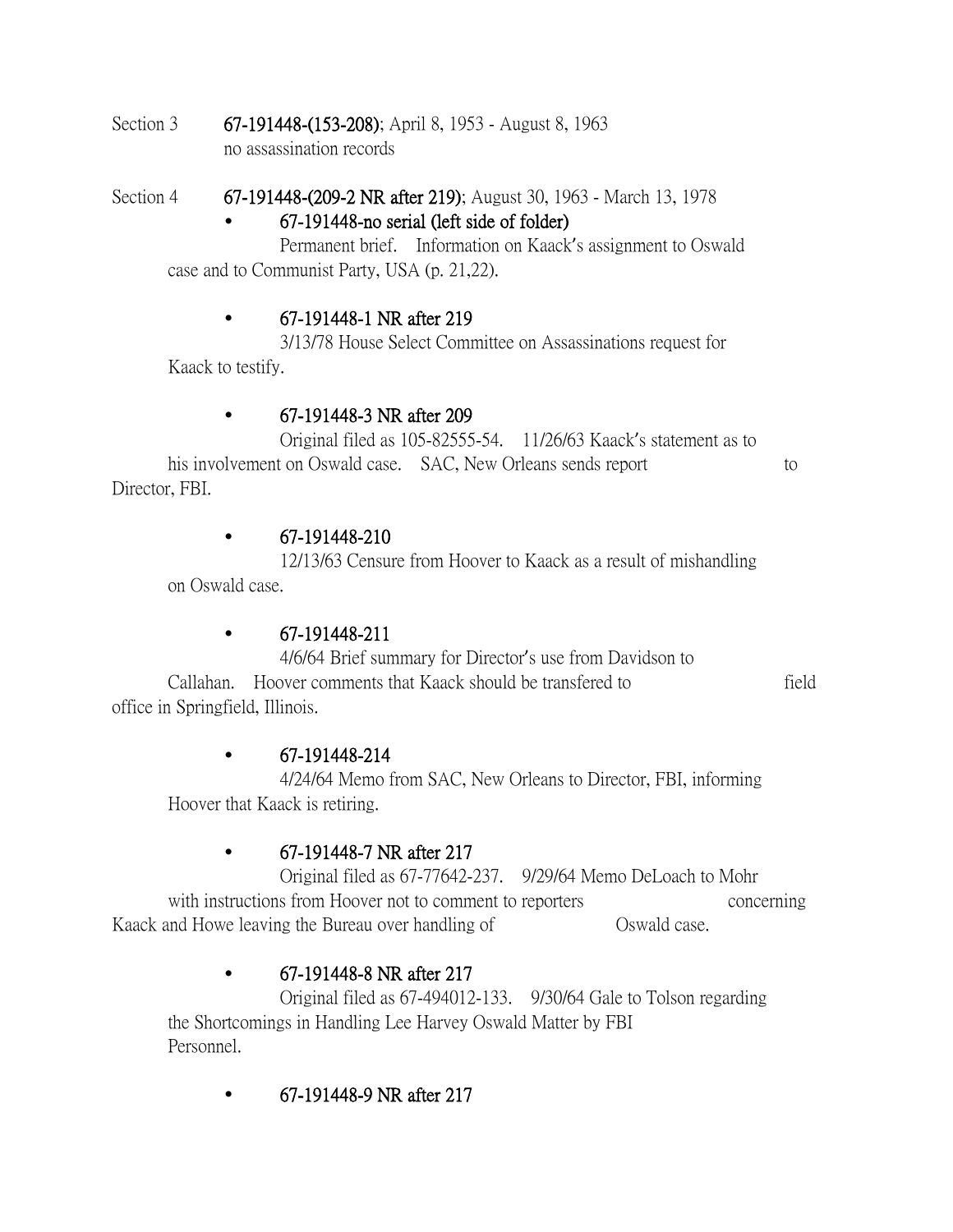10/2/64 Memo Davidson to Callahan stating that although Kaack retired, he was not demoted as the newspapers suggested.

## • 67-191448-10 NR after 217

Original filed as 62-109060-7389. 10/6/75 Memo from Cooke to Gallagher regarding the Walter's teletype shown to Robert Fink.

## • 67-191448-11 NR after 217

Original filed as 62-116395-1240. 12/23/75 Senstudy 75 requests Kaack to testify regarding his involvemnt in Fair Play for Cuba, the Oswald case, and whether he felt it odd that he was to be transfered after the Oswald case.

## • 67-191448-218

1/2/76 Memo regarding a writer trying to contact Kaack for an

interview.

## • 67-191448-1 NR after 218

1/16/76 Director Kelley's responce to the writer.

## • 67-191448-219

1/16/76 Director Kelley forwards letter from writer to Kaack.

## • 67-191448-1 NR after 219

3/13/78 Memo Director, FBI to Deputy Attorney General setting forth Kaack's account of an interview with HSCA. Kaack was interviewed 2/24/78 and that interview is enclosed.

## FBI HQ Kenneth C. Howe Personnel File

- Section 1 67-77642-(1-130); October 30, 1935 February 21, 1950 before date scope
- Section 2 67-77642-(131-209); March 10, 1950 April 4, 1961 before date scope

Section 3 67-77642-(210-275); April 25, 1962 - August 11, 1971

## • 67-77642-216

1/29/63 Memo SA Howe to SAC, Dallas (then forwarded SAC, Dallas to Director, FBI) regarding desegregation of University of

Mississippi and General Walker. Howe notes that although he gave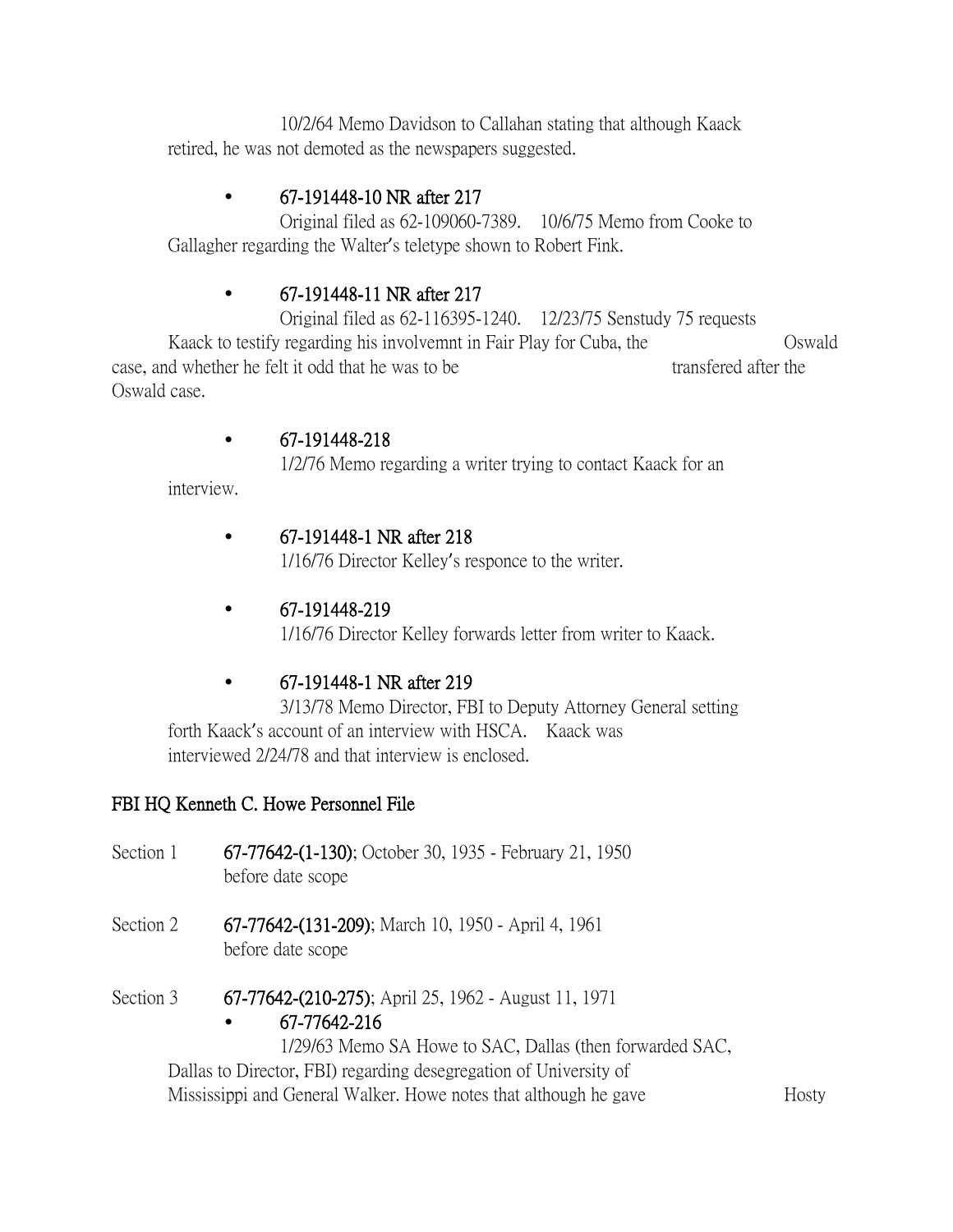the case, Hosty was slow in acting.

## • 67-77642-223

12/13/63 Censure for mishandling of "high security case" from Director, FBI to Howe.

## • 67-77642-224

12/19/63 Letter from Hoover to Howe congratulating him on his handling of the Oswald case after the assssination.

## • 67-77642-1 NR after 224

12/5/63 Memo Gale to Tolson regarding the mishandling of the JFK assassination by Bureau personnel.

## • 67-77642-1 NR after 233

9/30/64 Memo Gale to Tolson regarding Shortcomings in Handling the Lee Harvey Oswald Matter by FBI Personnel.

## $\cdot$  67-77642-250

3/15/65 Memo Davidson to Callahan regarding the removal of Howe from probation.

## • 67-77642-1 NR after 250

3/18/65 Memo to Howe from Hoover informing him that he is off probationary status.

## • 67-77642-4 NR after 296

11/28/75 memo from legal cousnsel to Adams requesting that Howe testify before the House Subcommittee on Civil and Constitutional Rights.

## • 67-77642-5 NR after 296

12/1/75 Memo Director, FBI to SAC, San Diego noting that Howe should appear regarding the destruction of LHO note.

## • 67-77642-6 NR after 296

12/8/75 Memo from legal counsel to Adams regarding Howe's impending testimony before the Subcommittee on Civil and Constitutional Rights.

## FBI HQ Warren C. DeBrueys Personnel File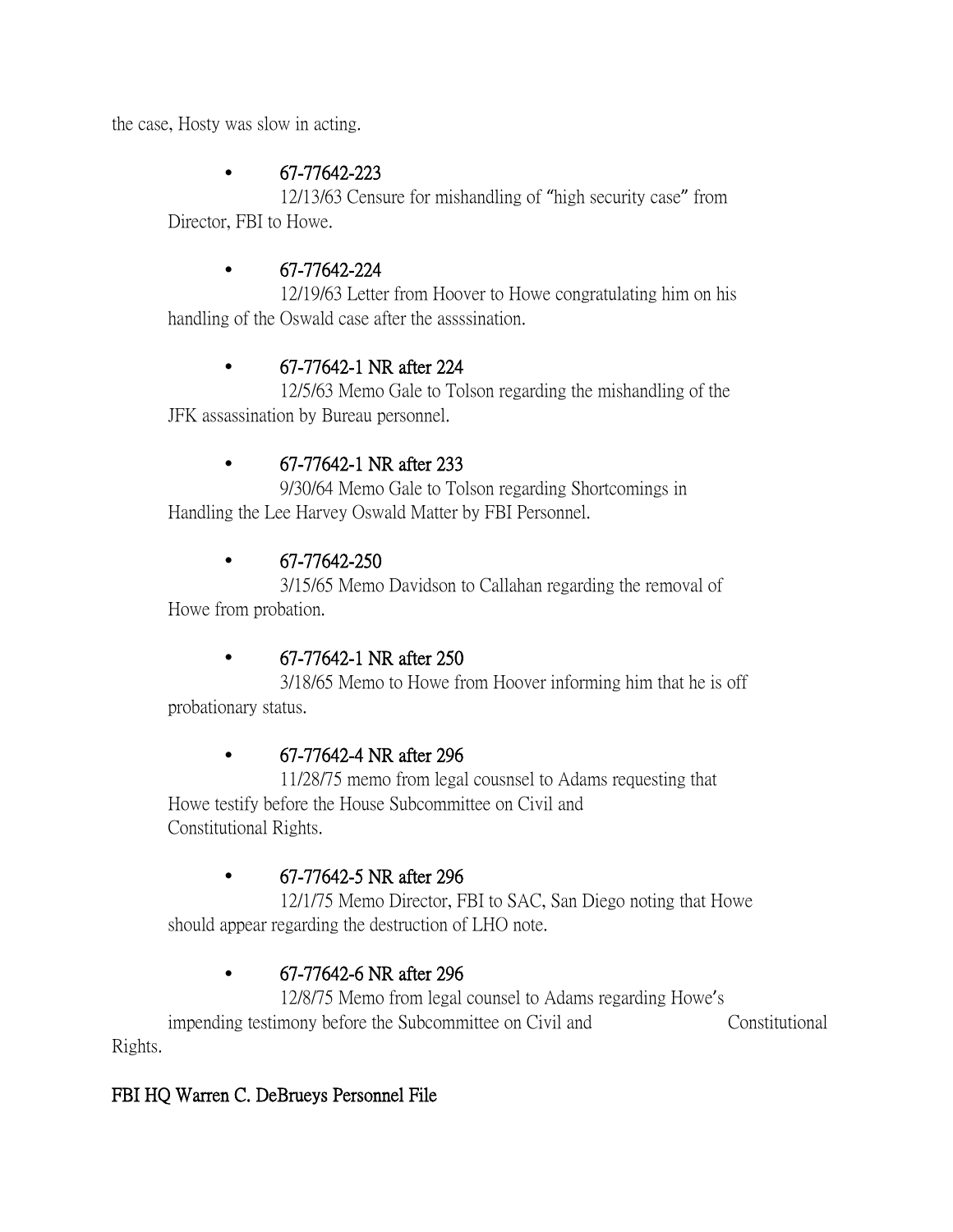- Section 1 67-273561-(1-117); December 30, 1941 June 23, 1951 before date scope
- Section 2 67-273561-(118-203); February 7, 1952 April 28, 1960 before date scope
- Section 3 67-273561-(204-269); April 13, 1960 February 1, 1967 • 67-273561-218

4/12/61 memo to Director, FBI, from SAC, New Orleans informing that DeBrueys will receive training in Soviet Illegal Espionage Activities Specialized Training.

## • 67-273561-233

8/8/63 Memo to Mohr from SAC, Dallas regarding DeBruey's apt handling of President Kennedy assassination.

#### • 67-273561-235

4/6/64 Memo to SAC, New Orleans from DeBrueys answering Director, FBI's questions regarding wrong date on reprot conceringing Lee Harvey Oswald and the Fair Play for Cuba Committee.

#### • 67-273561-1 NR after 235

4/14/64 letter of censure from Hoover to DeBrueys for mishandling of Oswald case.

#### • 67-273561-236

4/9/64 report on DeBrueys from Branigan to Sullivan. Hoover notes how embarrassing this is and how this is the typical sloppiness with which the whole case is being handled.

## • 67-273561-237

4/16/64 report from Branigan to Sullivan berating the fact that DeBruey's mistake was not caught by the Bureau before it was sent to the Warren Commission.

## • 67-273561-4 NR after 240

11/18/64 memo from Rankin to Hoover thanking him for all the Bureau's help on the Warren Commission investigation.

• 67-273561-5 NR after 240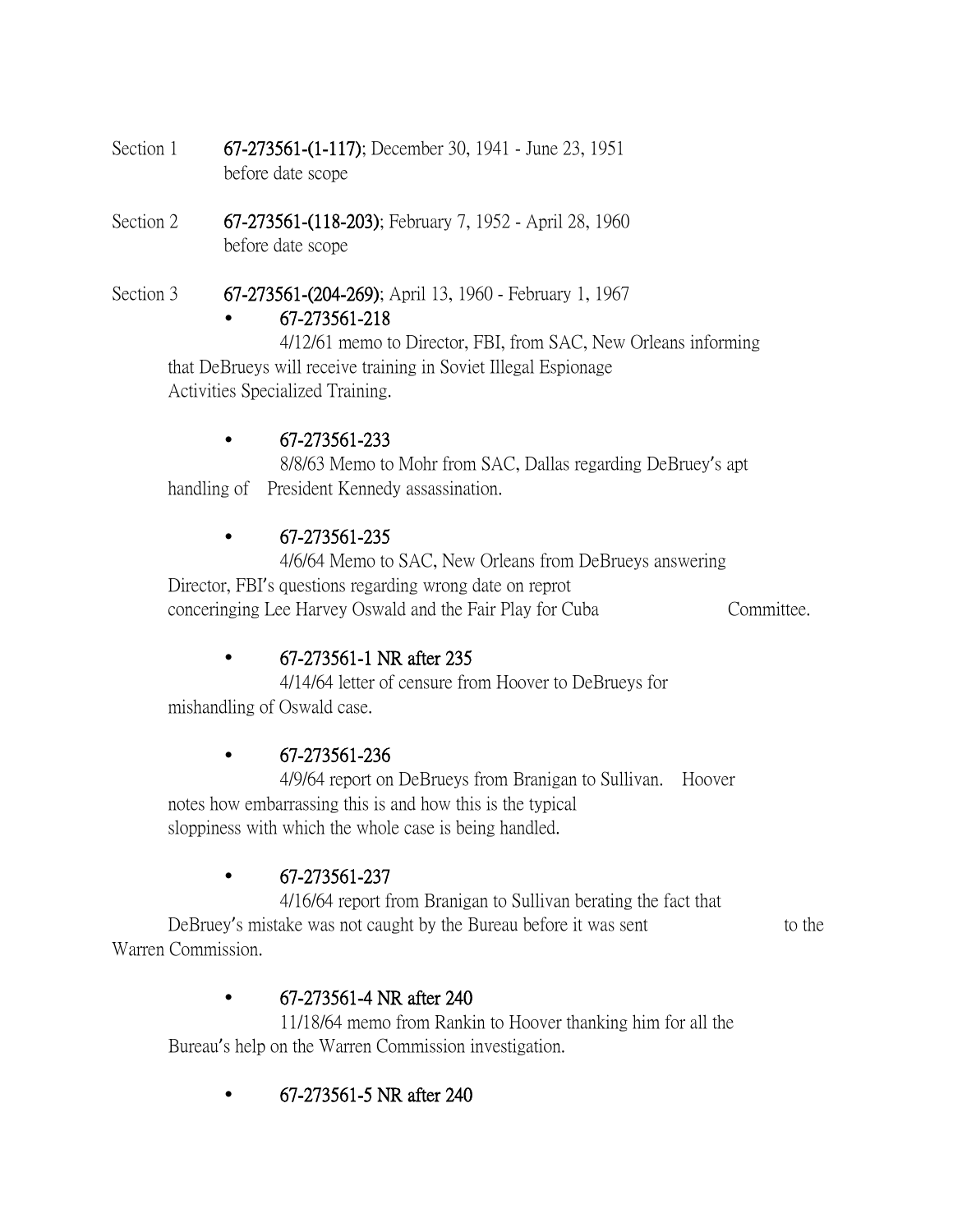11/23/64 memo from Hoover to Rankin thanking him for the

praise.

Section 4 67-273561-(270-371); February 3, 1967 - August 18, 1972

## • 67-273561-1 NR after 280

5/5/67 Memo Shroder to Rosen regarding a New Orleans agent being served a subpeona in connection with the Garrison probe.

## • 67-273561-281

5/22/67 memo Rosen to DeLoach expressing that if DeBrueys goes to New Orleans, he could be served a subpeona too easily.

## • 67-273561-282

5/25/67 memo Rosen to DeLoach determining that DeBruey's should not go to New Orleans at the present time.

## • 67-273561-1 NR after 282

5/26/67 memo from Director, FBI, relating to Assisstant Attorney General that DeBrueys should not go to New Orleans because he has had extended involvement in the JFK assassination case and has done related casework.

Section 5 67-273561-(270-371); July 9, 1972 - February 4, 1982

## • 67-273561-6 NR after 414

12/29/75 memo from Director, FBI instructing SAC, San Juan that DeBrueys has been requested to appear and testify as to Cuban involvement in the JFK assassination.

## • 67-273561-1 NR after 415

1/29/76 memo outlining DeBrueys testimony to the US Senate Select Committee on Intelligence Activities.

## • 67-273561-429

11/19/76 memo from legal counsil to Associate Director outlining DeBrueys testimony to the US Senate Select Committee.

## FBI HQ J. Gordon Shanklin Personnel File

Section 1 67-366331-(2-2 NR after 76); February 17, 1943 - October 21, 1949 before date scope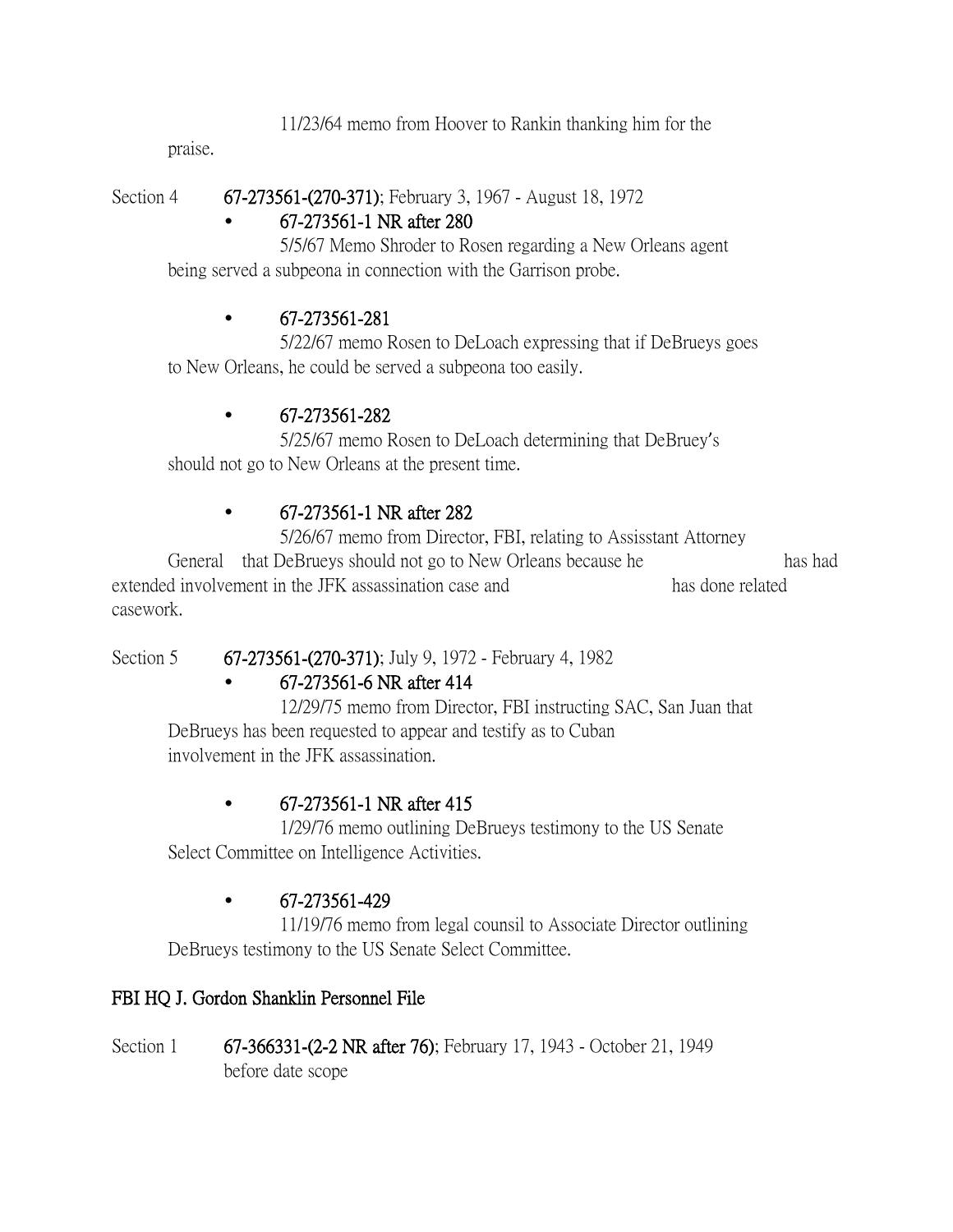- Section 2 67-366331-(77-138); March 31, 1950 December 20, 1955 before date scope
- Section 3 67-366331-(139-3 NR after 212); January 19, 1956 November 30, 1959 before date scope

Section 4 67-366331-(213-311); March 4, 1960 - February 19, 1965

## • 67-366331-3 NR after 270

9/10/63 Memo Gale to Tolson regarding the inspection of the Dallas Office

## • 67-366331-281

12/13/63 letter of censure from the Director to Shanklin for "gross mishandling of a certain security type case."

## • 67-366331-282

12/19/63 letter of congratulations from Director to Shanklin on handling of the President's assassination.

## • 67-366331-283

12/19/63 letter of personal thanks from Director to Shanklin for handling of President's assassination.

## • 67-366331-284

12/15/63 memo from SA Vincent Drain to SAC, Dallas regarding the President of the *Dallas Times Herald* visiting with President Johnson and offering complementary comments on the FBI's handling of the assassination in Dallas. Johnson seemed to indicate the to this friend that he was not anxious to meet with the Attorney General and that cabinet changes were immanent.

## • 67-366331-285

12/20/63 Shanklin to Director, FBI noting that his SA's put the Bureau first during the JFK assassination investigation.

## • 67-366331-!st NR after 285

12/10/63 Gale to Tolson captioned "Results of Findings regarding Investigative Deficiencies."

## • 67-366331-286

1/21/64 Hoover to Shanklin regarding his overtime hours for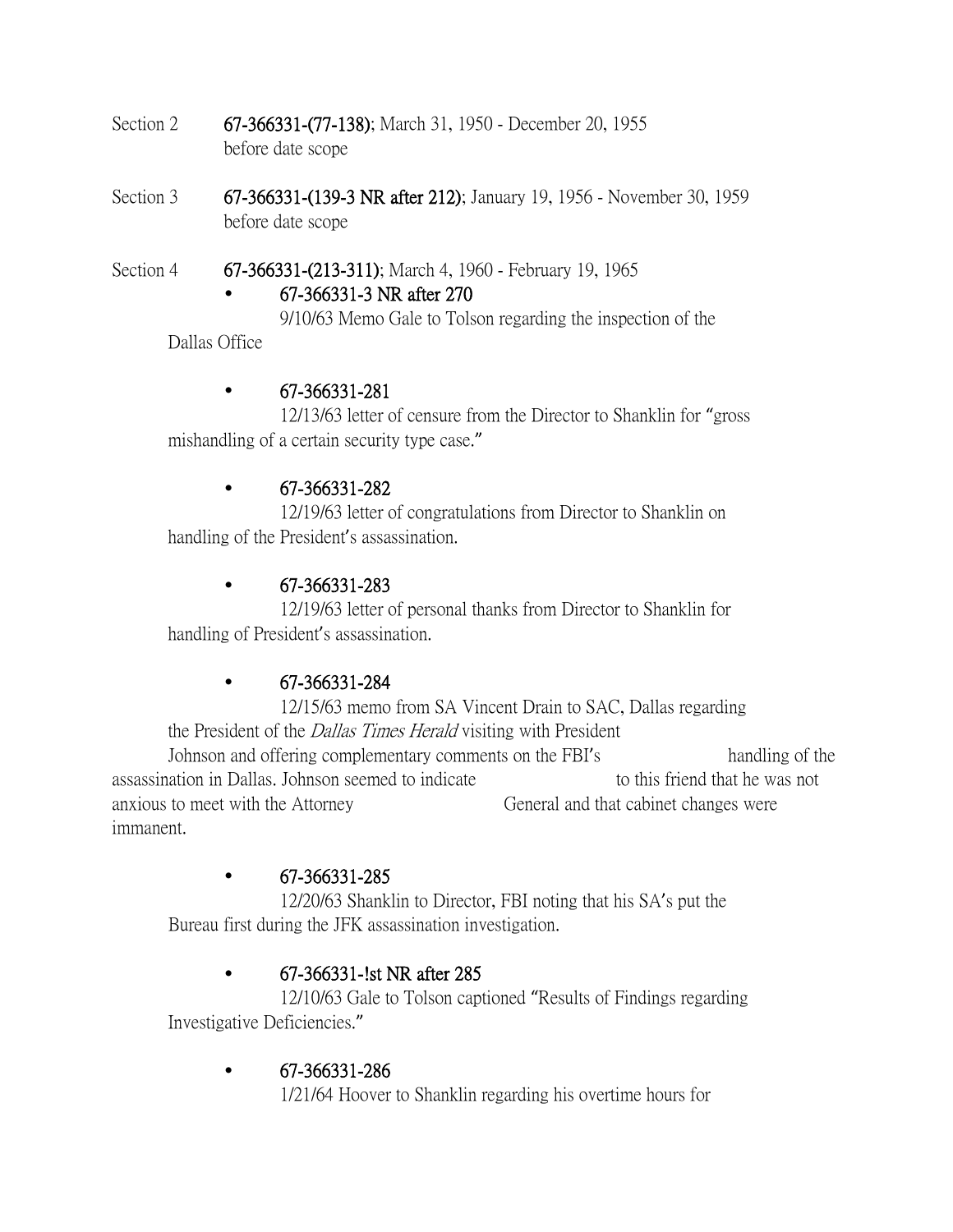November and December.

## • 67-366331-287

1/20/64 memo Wherry to Tavel regarding the Dallas office's unauthorized use of GSA teletype on the afternoon of the assassination. Recommended censure.

## • 67-366331-288

1/23/64 letter of censure from Hoover to Shanklin.

## • 67-366331-1 NR after 288

1/27/64 memo Branigan to Sullivan regarding an article with false statements made by former agent Turner with regard to the assassination.

## $\cdot$  67-366331-290

2/18/64 letter of censure because Shanklin did not report Secret Serviceman's mistreatment of a Dallas SA after the assassination.

## • 67-366331-3 NR after 290

Original filed as 62-27799- NR or 67-219848-567. 2/13/64 memo Rosen to Belmont regarding Secret Service incident at parkland Memorial Hospital.

## • 67-366331-5 NR after 290

2/14/64 memo Rosen to Belmont regarding the terminology SA Williams used in describing Secret Service assault on him at Parkland Memorial Hospital.

## • 67-366331-6 NR after 290

Original filed as 62-27799-NR or 67-219848-266. 2/7/64 memo Rosen to Belmont again reporting on incident at Parkland Hospital.

## • 67-366331-298

6/30/64 memo from Hoover to Tolson regarding his meeting with Shanklin and the railing he gave Shanklin for his mishandling of the LHO matter and assassination case in Dallas.

# • 67-366331-1 NR after 302

Original filed as 67-494012-133. 9/30/64 memo from Gale to Tolson captioned "Shortcomings in Handling of Lee Harvey Oswald matter by FBI Personnel."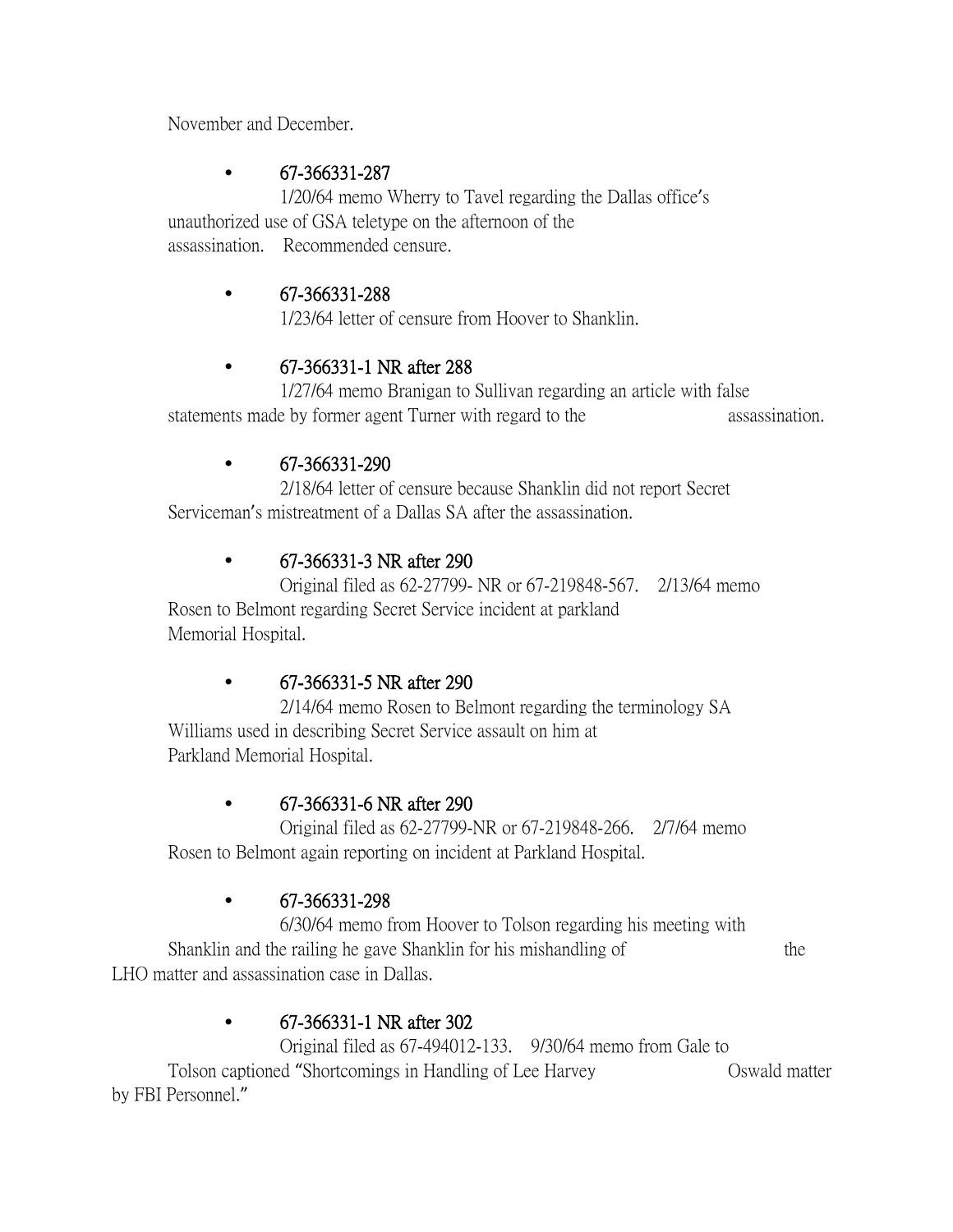- Section 5 67-366331-(312-412); March 18, 1965 November 13, 1970 no assassination records
- Section 6 67-366331-(413-512); December 14, 1970 July 13, 1976 no assassination records

#### $\cdot$  67-366331-420

3/13/71 letter from Shanklin advising Senator McGovern of poor taste in publicizing criticism of the Director.

#### • 67-366331-6 NR after 509

9/2/75 memo from Adams to Callahan advising that Shanklin was contacted by a reporter with regards to the Warren Commission.

#### • 67-366331-2 NR after 510

12/4/75 memo legal counsel to Adams regarding Shanklin's request to have an attorney present at Edward's Committee interview on interview on 12/5/75.

#### • 67-366331-3 NR after 510

12/19/75 memo legal counsel to Adams regarding attached letterhead memo dated 12/16/75 in which three letters of censure were enclosed, but were not attached with the file copy.

#### • 67-366331-2 NR after 511

12/8/75 memo from legal counsel to Adams regarding Shanklin's appearance before the Subcommittee on Civil and Constitutional Rights, House Judiciary Committee.

## • 67-366331-3 NR after 511

11/28/75 memo from legal counsel to Adams regarding Shanklin's appearance before the Subcommittee on Civil and Constitutional Rights, House Judiciary Committee.

## • 67-366331-1 NR after 512

10/2/75 memo from Bassett advising Callahan that Shanklin called for instructions as to Robert Fink's wishes to interview him before testimony begins and regarding an offer to be legal counsel for a movie about Lee Harvey Oswald. Shanklin refused the offer.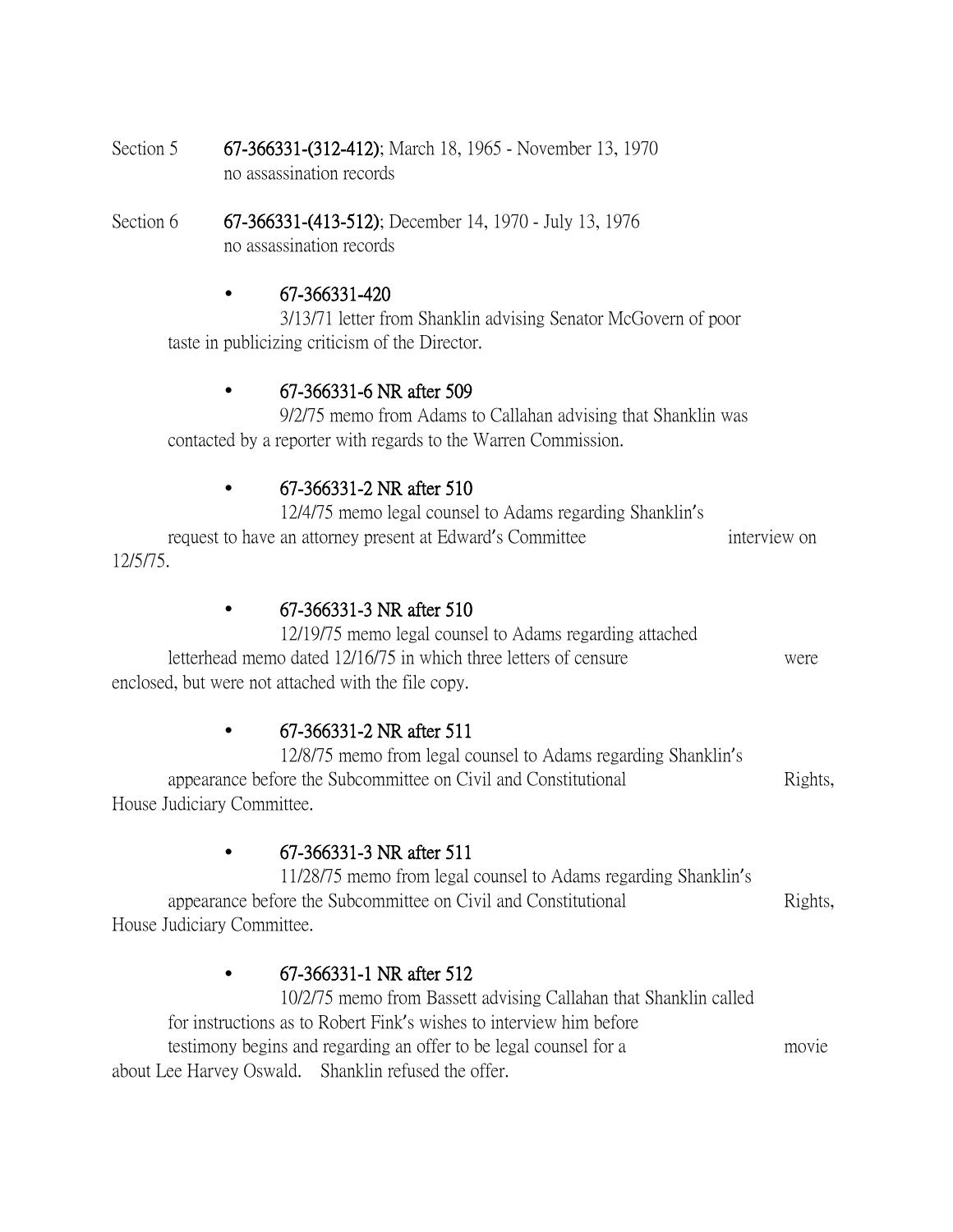#### FBI HQ Lambert L. Anderson Personnel File

- Section 1 67-157472-(1-72); March 30, 1951 February 28, 1958 before date scope
- Section 2 67-157472-(73-4 NR after 129); February 25, 1958 April 9, 1963 no assassination records
- Section 3 67-157472-(130-183); April 4, 1963 May 19, 1977 • 67-157472-1 NR after 130

4/25/63 memo Wannall to Sullivan regarding the reassignment of Cuban cases to Anderson.

#### • 67-157472-3 NR after 132

12/10/63 memo Gale to Tolson captioned "Results of Findings regarding Investigative Deficiencies."

#### • 67-157472-133

12/13/63 letter of censure from Hoover to Anderson for failure to put Oswald on the Security Index.

#### • 67-157472-3 NR after 134

2/14/64 memo Wannall to Moore informing that Anderson is on loan to the Soviet Section due to LHO matter.

## $\cdot$  67-157472-135

4/6/64 summary for the Director's use from Davidson to Callahan on Anderson. Hoover directs that no promotions or commendations can be given to Anderson unless Tolson approves.

## • 67-157472-3 NR after 136

5/28/64 Wannall to Sullivan notifying that Anderson is no longer needed by Soviet section for LHO matter. He is back in Cuban section.

## • 67-157472-138

10/5/64 letter of probationary status from Hoover to Anderson because of inadequate handling of a sensitive internal security case.

#### • 67-157472-139

9/30/64 memo Gale to Tolson captioned "Shortcomings in Handling of LHO Matter by FBI Personnel. Gale recommends further disciplinary action for Anderson. 9/29/64 memo Anderson to Gale explaining why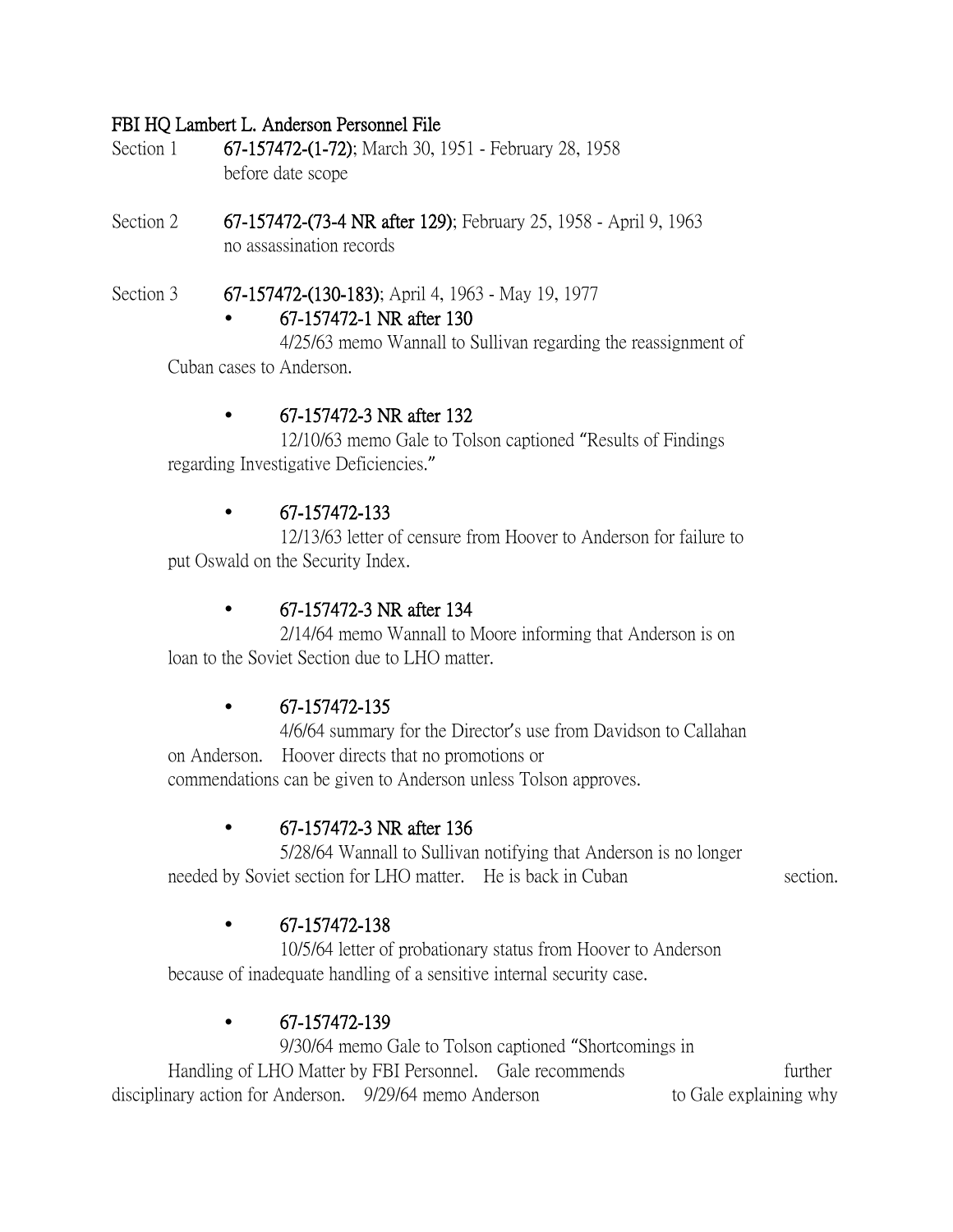he did not place a stop with passport office in reference to LHO.

## $\bullet$  67-157472-140

1/14/65 memo from Davidson to Callahan recommending that Anderson be removed from probation. Mentions memos 10/5/64 and 12/13/63 as being in regards to LHO case.

• 67-157472-1 NR after 140

1/18/65 memo from Hoover to Anderson removing him from probationary status.

## $\bullet$  67-157472-141

1/12/65 memo from Wannall to Sullivan recommending that Anderson be taken off probation.

## $\bullet$  67-157472-143

Report of Performance and Rating for period 4/1/64-3/31/65 summarizes disciplinary action for handling of Oswald case.

## FBI HQ Harry G. Maynor Personnel File

| Section 2 | 67-86215-(111-215); May 8, 1941 - September 15, 1950<br>before date scope                                                                                                                                                                                                                                                                                 |
|-----------|-----------------------------------------------------------------------------------------------------------------------------------------------------------------------------------------------------------------------------------------------------------------------------------------------------------------------------------------------------------|
| Section 4 | 67-86215-(263-307); April 13, 1953 - July 5, 1955<br>before date scope                                                                                                                                                                                                                                                                                    |
| Section 5 | 67-86215-(308-387); September 5, 1955 - October 15, 1959<br>before date scope                                                                                                                                                                                                                                                                             |
| Section 6 | 67-86215-(388-463); April 6, 1960 - September 23, 1963                                                                                                                                                                                                                                                                                                    |
|           | 67-86215-2 NR after 462<br>$\bigcap_{i=1}^{n}$ $\bigcap_{i=1}^{n}$ $\bigcap_{i=1}^{n}$ $\bigcap_{i=1}^{n}$ $\bigcap_{i=1}^{n}$ $\bigcap_{i=1}^{n}$ $\bigcap_{i=1}^{n}$ $\bigcap_{i=1}^{n}$ $\bigcap_{i=1}^{n}$ $\bigcap_{i=1}^{n}$ $\bigcap_{i=1}^{n}$ $\bigcap_{i=1}^{n}$ $\bigcap_{i=1}^{n}$ $\bigcap_{i=1}^{n}$ $\bigcap_{i=1}^{n}$ $\bigcap_{i=1}^{n$ |

9/25/63 Inspection of New Orleans office notes that La Cosa Nostra activity is up and Communist Party activity is down.

Section 7 67-86215-(464- ); October 14, 1963 - February 19, 1985

## • 67-86215-1 NR after 469

Memo from Director, FBI, to SAC, New Orleans requesting letters of explanation. Enclosed are two letters: memo from Maynor to Gale on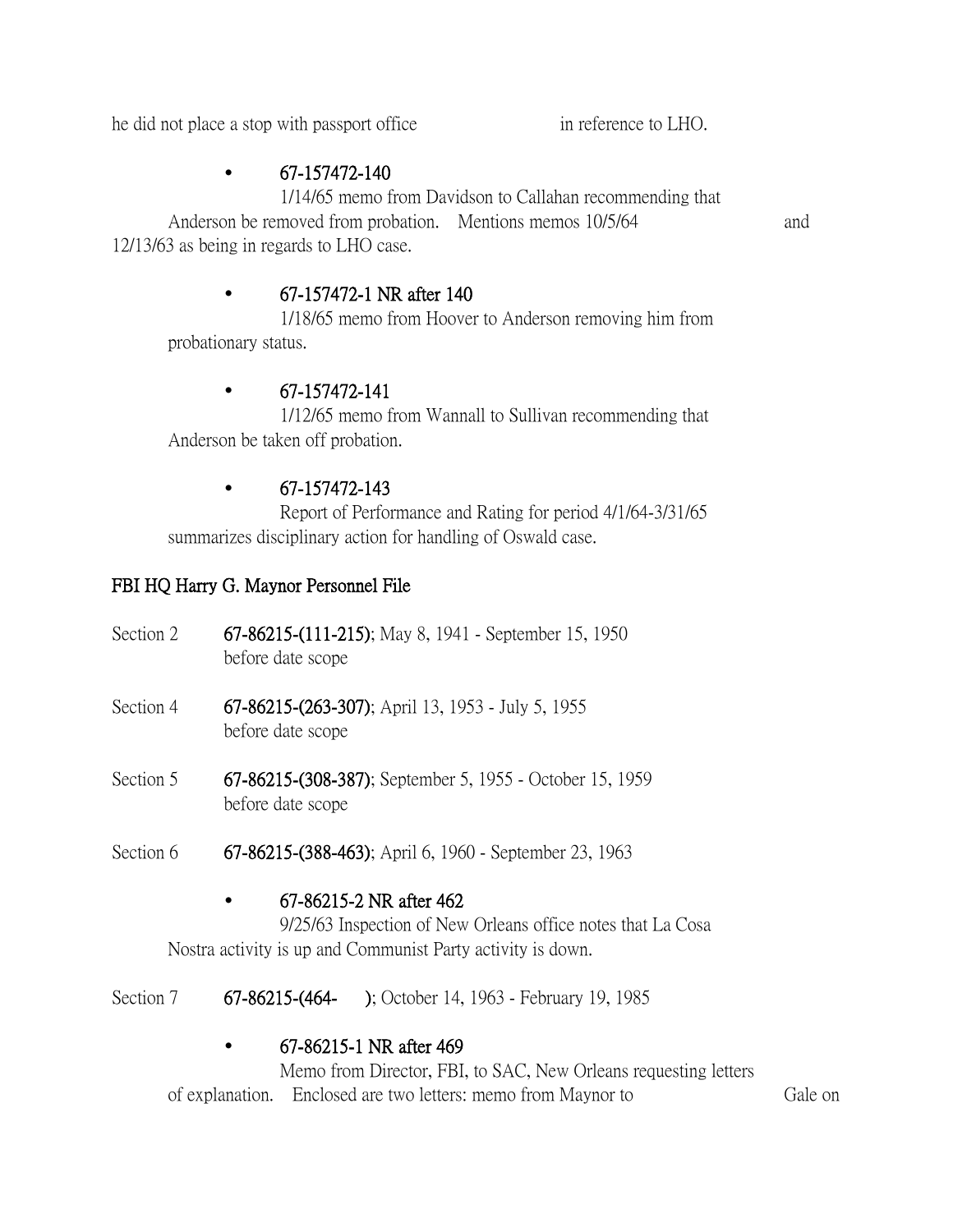11/26/63 agreeing with memo Kaack to Maynor explaining why Oswald was not put on Security Index. Kaack to Maynor memo original filed in 105-82555-54.

## • 67-86215-471

12/13/63 letter of censure from Hoover to Maynor for failing to put an individual on the Security Index.

## • 67-86215-3 NR after 482

6/22/64 memo Hoover to Maynor censuring him and placing Maynor on probation involving backdated and delayed submission of forms.

• 67-86215-4 NR after 482 Original filed as 67-030-3107. 7/2/64 Probation Report from

Callahna to Director, FBI, on SAC, New Orleans.

## • 67-86215-1 NR after 483

Original filed as 67-030-3109. 7/31/64 Probation Report on

Maynor.

## • 67-86215-1 NR after 492

9/30/64 memo Gale to Tolson captioned "Shortcomings in Handling Oswald matter by FBI Personnel."

## • 67-86215-493

10/5/64 letter of censure from Hoover to Maynor fo mishandling of Oswald case.

## • 67-86215-1 NR after 493

10/6/64 memo stating that Maynor is still on Probationary Report.

## • 67-86215-1 NR after 494

11/2/64 memo stating that Maynor is still on Probationary Report.

## • 67-86215-1 NR after 498

12/17/64 memo Hoover to Maynor asking Maynor to purge memos from files closed by SAC prior to 11/20/64.

## • 67-86215-2 NR after 505

12/1/64 memo stating that Maynor is still on Probationary Report.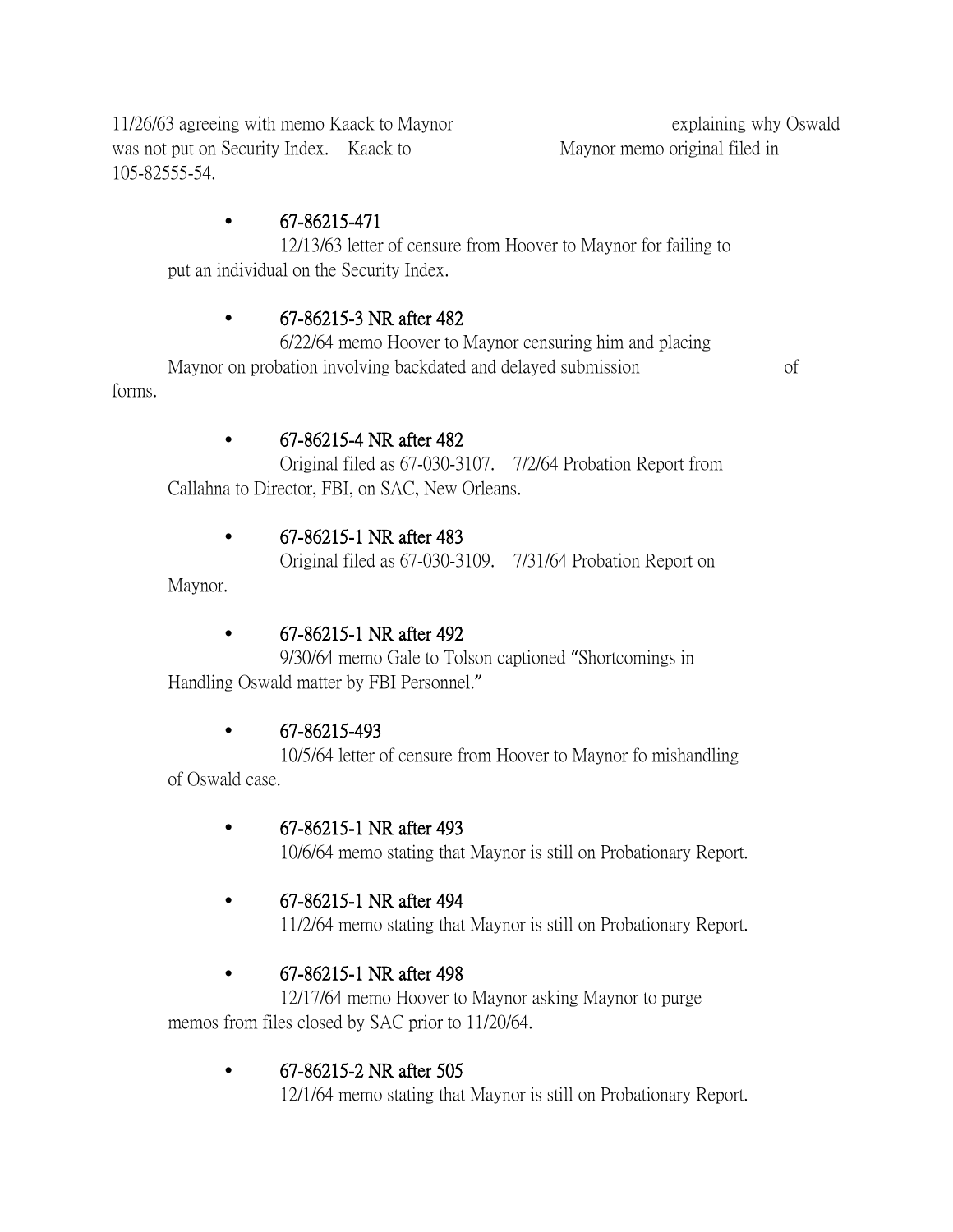## • 67-86215-3 NR after 507

3/28/68 memo from Branigan to Moore detailing an interview with Maynor over allegations made by former clerk William Walter. Maynor says no such memo existed.

## • 67-86215-4 NR after 507

3/28/68 cover for above memo from SAC, New York to Director.

## FBI HQ Donald E. Moore Personnel File

- Section 1 67-191804-(1-100); February 17, 1941 August 7, 1950 before date scope
- Section 2 67-191804-(101-160); September 8, 1950 September 21, 1954 before date scope
- Section 3 67-191804-(161-216); October 4, 1954 March 6, 1957 before date scope
- Section 4 67-191804-(217-263); March 18, 1957 March 9, 1962

## • 67-191804-1 NR after 259

Original filed in 67-286-3495. 7/12/61 memo captioned "Espionage X" regarding the leak of classified information which appeared in Newsweek as "Pentagon Plan."

Section 5 67-191804-(264-322); May 11, 1962 - November 9, 1970

## • 67-191804-278

12/13/63 letter of censure from Hoover to Moore for not putting Oswald on the Security Index.

## • 67-191804-279

12/13/63 memo Sizoo to Sullivan thanking Moore for working 11/25/63 on the assassination of President Kennedy.

## • 67-191804-280

12/19/63 memo from Hoover thanking Moore for his work on preparing the assassination report.

• 67-191804-1 NR after 280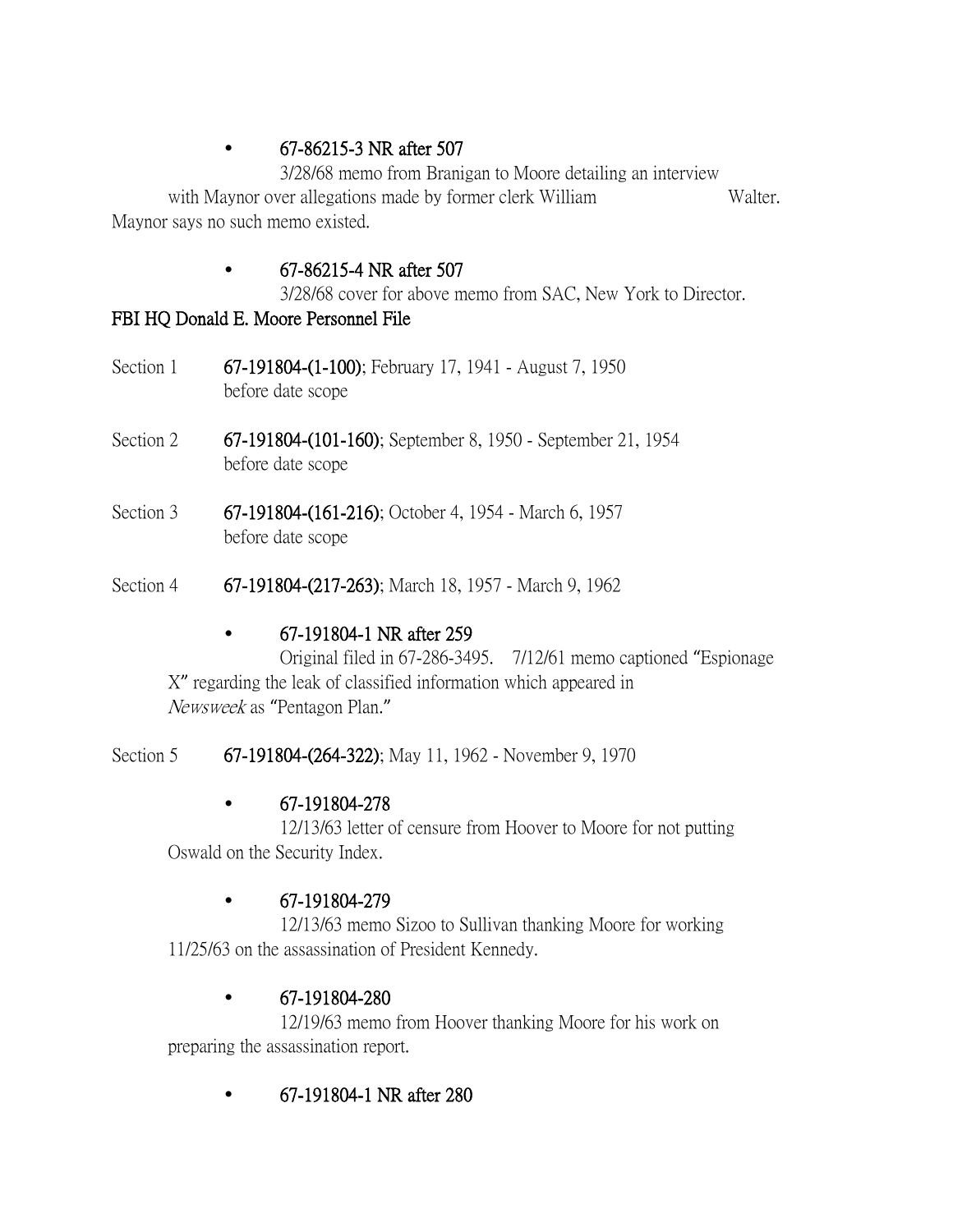12/10/63 memo Gale to Tolson captioned "Results of Findings regarding Investigative Deficiencies."

## • 67-191804-281

4/6/64 brief summary for Director's from Davidson to Callahan with extensive Hoover notation with regard to Moore's faults in Solution Oswald case and recommendation that he be removed from seat of Government if any other derelictions occur.

#### • 67-191804-282

Performance Rating for period 4/1/63 - 3/31/63 which mentions Moore's 12/13/63 letter of censure and other details about Moore's performance on Oswald matter.

#### • 67-191804-2 NR after 283

9/30/64 memo from Gale to Tolson captioned "Shortcomings in Handling of Oswald Matter by FBI Personnel."

#### • 67-191804-294

3/9/66 brief summary for Director's use from Adams to Callahan notes Moore's censure and Director's threat to send him to the field if this type of dereliction in duty occurs again.

Section 6 67-191804-(323-350); February 1, 1971 - November 29, 1978

## • 67-191804-21 NR after 350

11/29/78 memo legal counsel to Director regarding Moore's involvement in U.S. v. Gray, et al.

## FBI HQ Marvin W. Gheesling Personnel File

- Section 1 67-171516-(1-107); October 19, 1940 December 19, 1955 before date scope
- Section 2 67-171516-(108-168); December 18, 1955 February 9, 1960 before date scope
- Section 3 67-171516-(169-252); January 26, 1960 March 31, 1972

#### • 67-171516-194

12/13/63 letter of censure and probation from Hoover to Gheesling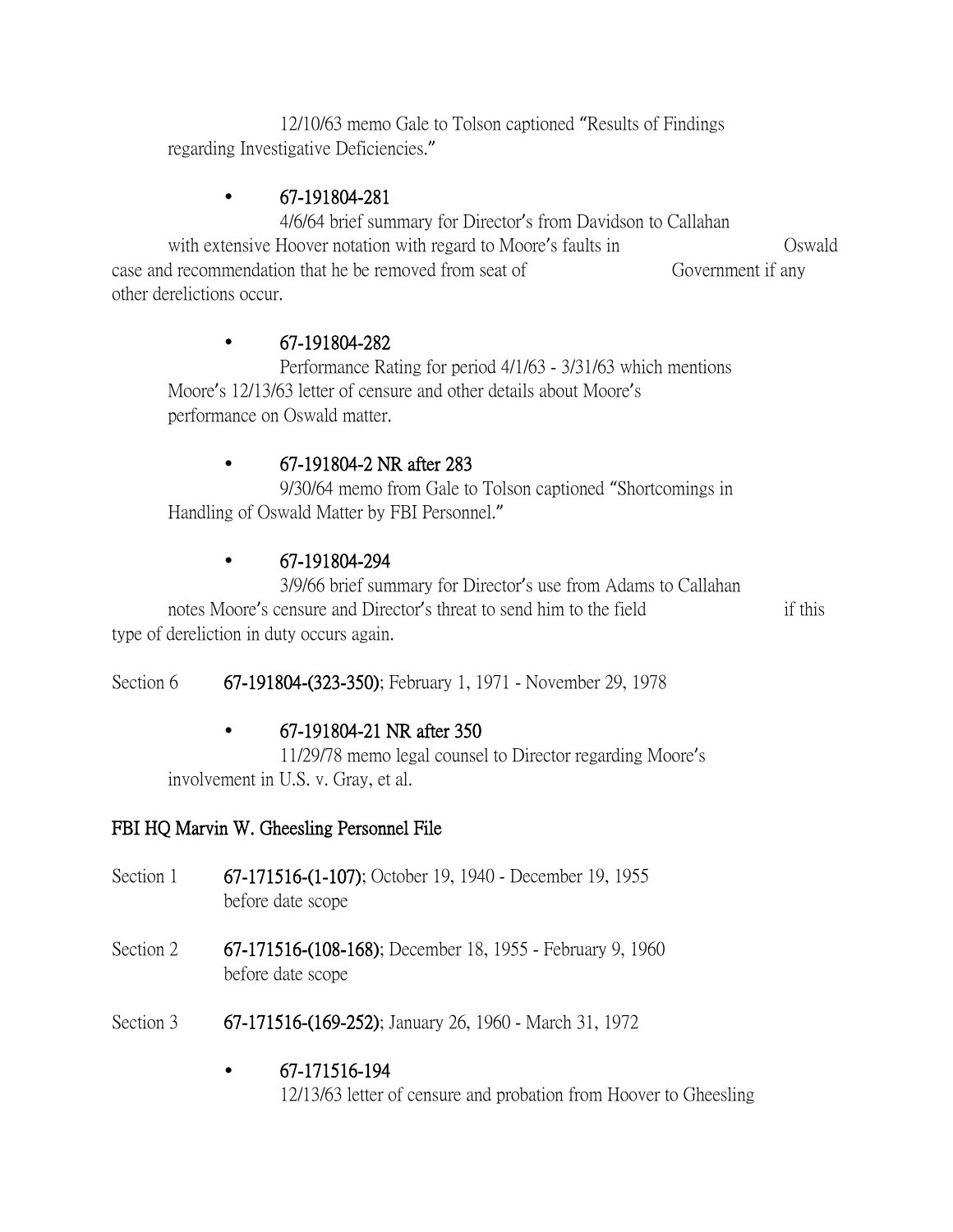with regard to an important investigative matter.

## • 67-171516-195

12/18/63 memo to Gheesling's file from Branigan to Sullivan. Gheesling worked on 11/25/63 in connection with the President's assassination.

## • 67-171516-196

12/19/63 memo from Hoover to Gheesling offering kudos for investigative work well done on the President's assassination.

## • 67-171516-197

Original filed as 105-82555-971. 11/26/63 memo Gheesling to Gale answering his questions as to why Marina Oswald was not interviewed before the assassination and why Oswald was not placed on the security index.

## • 67-171516-1 NR after 197

12/10/63 memo Gale to Tolson captioned "Results of Findings Regarding Investigative Deficiencies in the Oswald Case."

## • 67-171516-198

3/17/64 memo Davidson to Callahan recommending that Gheesling be removed from the Security Index.

## • 67-171516-1 NR after 198

3/19/64 memo Hoover to Gheesling taking him off probation.

## • 67-171516-199

3/16/64 memo Branigan to Sullivan recommending that Gheesling be removed from probation.

## • 67-171516-200

3/16/64 Performance Rating by Branigan on Gheesling rates him "Excellent" despite Oswald case.

## • 67-171516-201

4/22/64 memo Hoover to Gheesling agreeing not to transfer him to Indianapolis office.

• 67-171516-202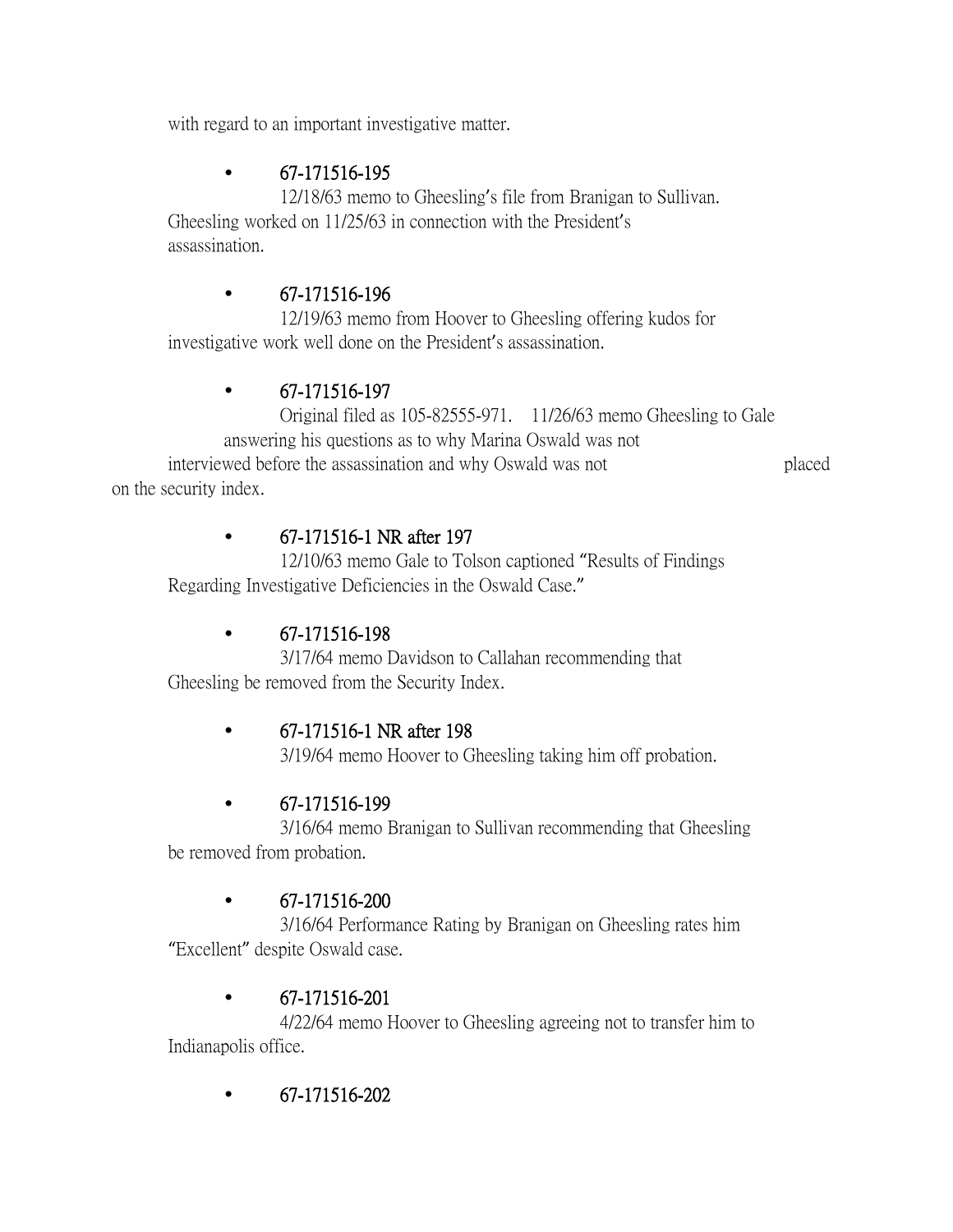4/15/64 memo Branigan re-rates Gheesling as Satisfactory after Hoover's comments in 4/6/64 memo.

## • 67-171516-203

4/6/64 brief summary for Director's use from Davidson to Callahan. Scathing remarks from Hoover, particularly in view of Gheesling's work on the Oswald case and quandry over how it is possible to rate him "Excellent." Director recommends transfer and a demotion.

## • 67-171516-204

4/7/64 memo from Davidson to Callahan with an attached transfer to Indianapolis for Gheesling. However, there is also a

recommendation to check with a Veteran Services officer to see if there will be possible action taken to defend Gheesling should he appeal the Director's decision.

## • 67-171516-205

4/8/64 memo from Hoover to Gheesling transfering him to Indianapolis, IN.

## • 67-171516-206

4/9/64 memo from Davidson to Callahan notifying him that he was still unable to contact Veteran Services officer.

## • 67-171516-207

4/10/64 memo from Davidson to Callahan relaying that Veteran Services and CSC Office of General Council both advice against a demotion and a transfer as this action would be reversed on appeal.

## • 67-171516-208

4/11/64 memo for Director's use from Davidson to Callahan summarizes the above correspondence and recommends taking no negative measures against Gheesling.

## $\bullet$  67-171516-209

5/27/64 memo from Hoover to Tolson regarding meeting Hoover had with Gheesling wherein he advised Gheesling of the embarrassment he has caused the FBI for his mishandling of the Oswald case.

• 67-171516-211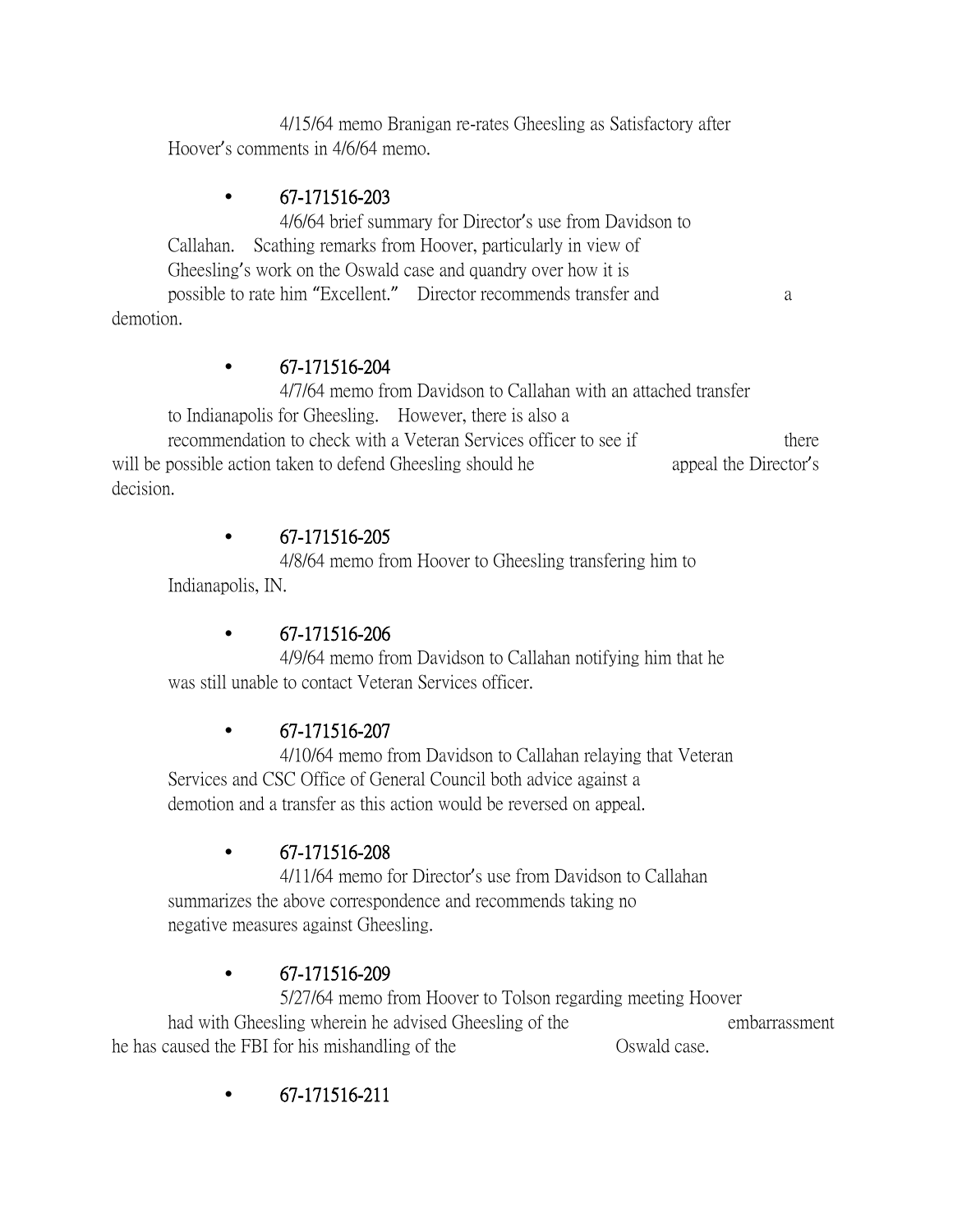10/5/64 memo from Hoover to Gheesling placing Gheesling on probation once more for the mishandling of the Oswald case.

## • 67-171516-212

10/5/64 memo from Hoover to Gheesling advising him that he is being transfered to the Detroit office.

## $\bullet$  67-171516-213

10/7/64 memo from Mohr to Tolson laying out all details of meeting with Gheesling. Gheesling does not wish to be transferred to Detroit. He apologized, cried, and regretted the Warren Commission's harsh statements against the FBI and the FBI's subsequent embarrassment.

## • 67-171516-214

9/30/64 memo Gale to Tolson captioned "Shortcomings in

handling of Oswald Matter by FBI Personnel." Enclosed is a 9/29/64 statement by Gheesling addressed to Gale as to why he did not place a stop with the Passport Office.

## • 67-171516-216

11/4/64 Branigan gives Gheesling rating of Satisfactory because of Oswald matter.

## • 67-171516-218

2/2/65 Callaghan gives Gheesling a rating of "Excellent."

## • 67-171516-220

2/17/65 memo from Davidson to Callahan recommending that Gheesling be taken off probation at his annual review.

## • 67-171516-221

4/6/65 Nally rates Gheesling as "Satisfactory."

## • 67-171516-222

4/12/65 memo SAC, Detroit to Director, FBI, recommending that Gheesling be taken off probation.

## • 67-171516-223

4/23/65 memo from Davidson to Callahan recommending that Gheesling be taken off probation.

## • 67-171516-1 NR after 223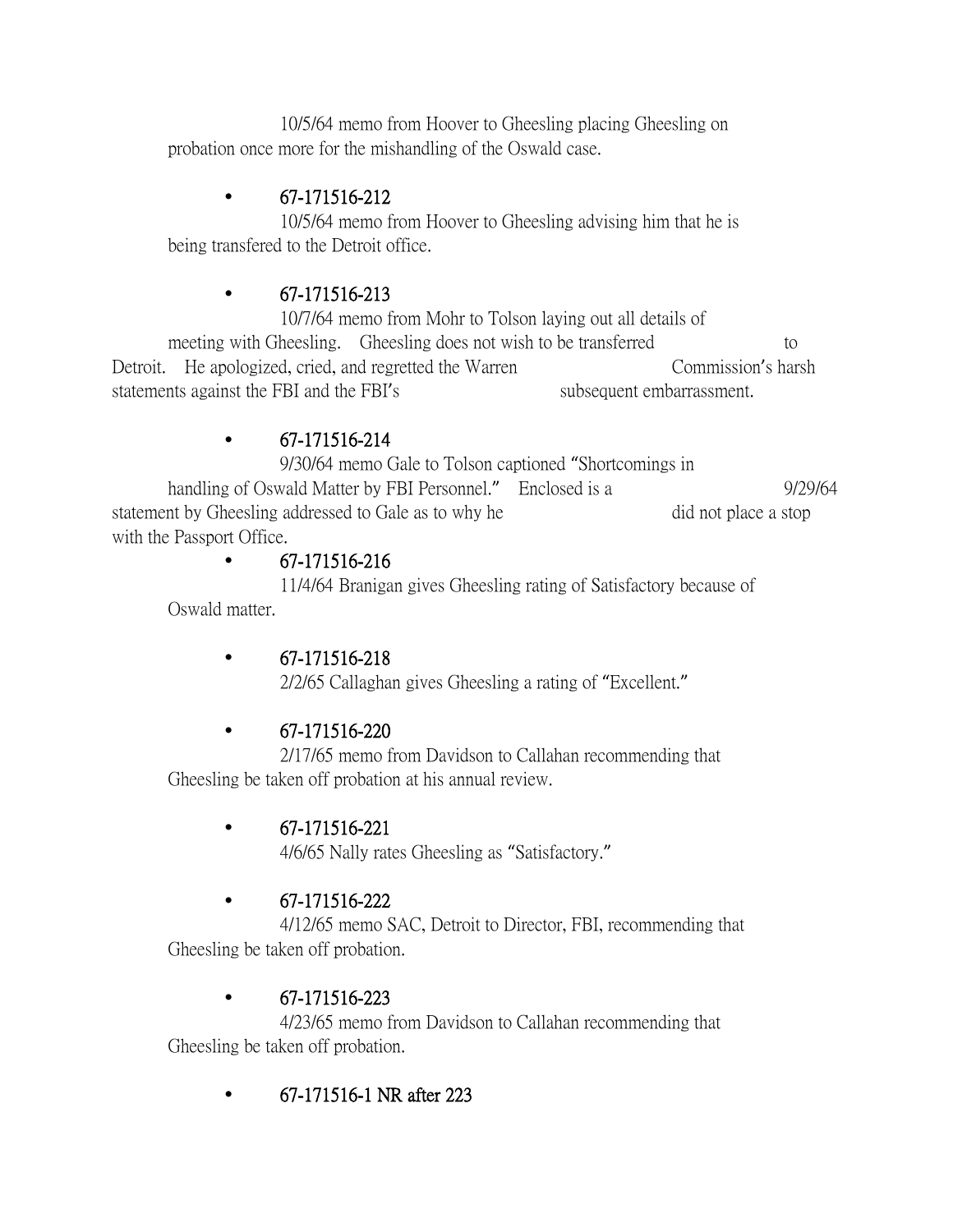4/28/65 memo from Hoover to Gheesling removing him from probation.

## • 67-171516-1 NR after 226

4/29/66 memo from Adams to Callahan relaying that SAC, Detroit wants to use Gheesling as a Relief Supervisor.

## • 67-171516-2 NR after 226

5/6/66 memo from Director, FBI, to SAC, Detroit stating that Gheesling cannot be Relief Supervisor because of previous "severe" administrative action taken against him.

Section 4 • 67-171516-(253-267); June 19, 1972 - April 27, 1976

#### • 67-171516-9 NR after 267

4/27/76 memo from legal counsel to Adams asking to release Gheesling and a few others from existing employment agreement for an interview with Senate Select Committee.

#### • Permanent Brief

Located on the left side of last file, the Permanent Brief provides a synopsis of Gheesling's history in the FBI including his ratings and correspondence in regards to the Lee Harvey Oswald case.

## FBI HQ Raymond W. Wannall Personnel File

- Section 1 67-95998-(1-100); September 28, 1936 June 17, 1949 before date scope
- Section 2 67-95998-(101-175); July 28, 1949 September 16, 1960 before date scope
- Section 3 67-95998-(176-231); September 6, 1960 January 20, 1966

#### • 67-95998-207

4/1/63 brief summary for Director's use from Davidson to Callahan in which he mentions Wannall's trip to Florida where he met with CIA, State Department, Department of Defense, Coast Guard and the Treasury.

• 67-95998-209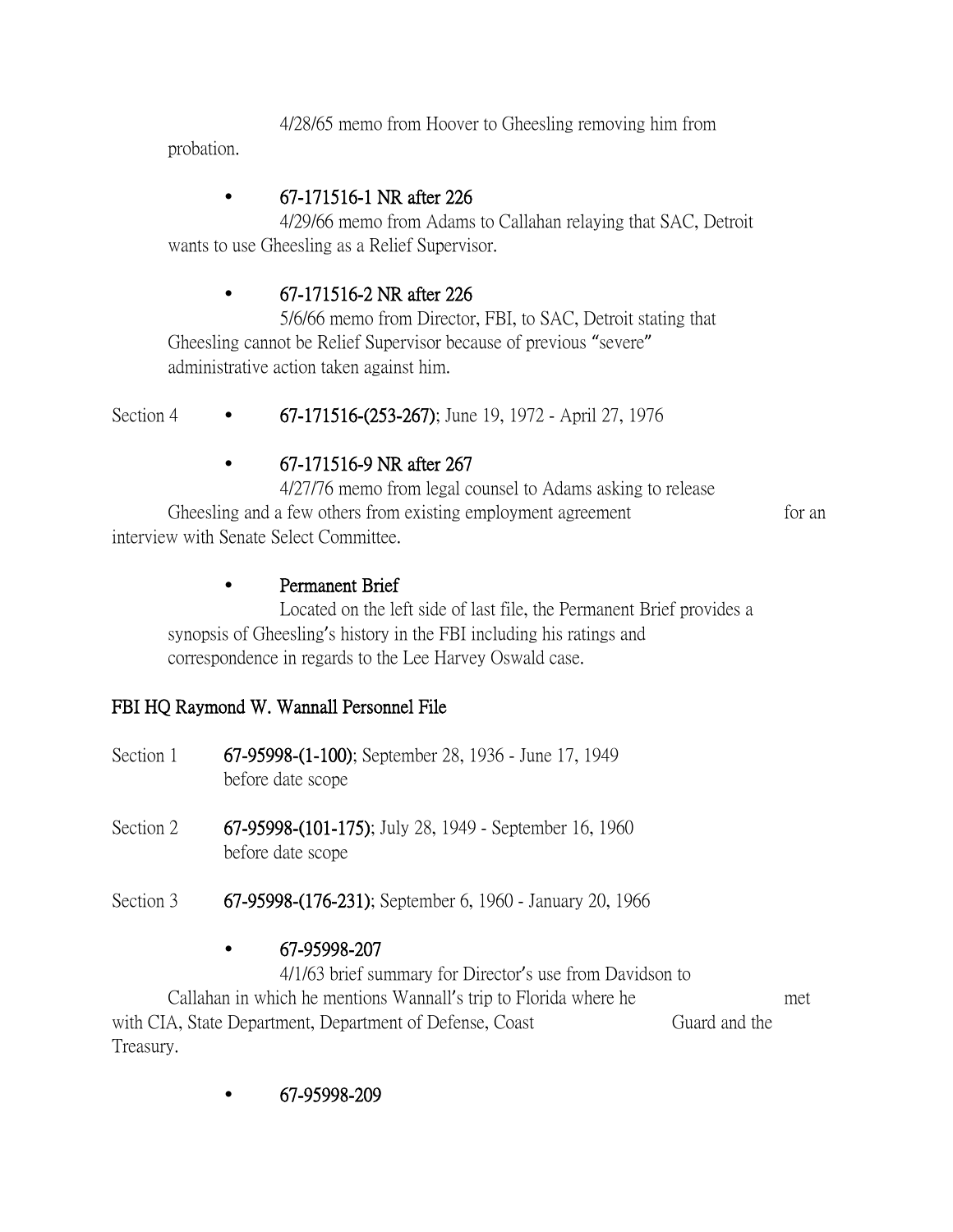4/11/63 Wannall's Performance Rating from Moore to Sullivan mentions a conference in Miami to consider U.S. government action with regard to the anti-Castro raids on Cuba. • 67-95998-1 NR 211 12/10/63 memo Gale to Tolson captioned "Results of Findings Regarding Investigative Deficiencies." Gale recommends a censure for Wannall. • 67-95998-212 12/13/63 letter of censure from Hoover to Wannall for failure in overall responsibility for the Oswald matter. • 67-95998-213 12/17/63 memo Moore to Sullivan thanking Wannall for working on 11/25/63 in connection with the President's assassination. • 67-95998-214 4/6/64 brief summary for Director's use from Davidson to Callahan with a note from Hoover not to give Wannall a raise unless personally approved by Tolson. • 67-95998-1 NR after 217 9/30/64 memo from Gale to Tolson captioned "Shortcomings in Handling Oswald Matter by FBI Personnel." Gale recommends no further action against Wannall. • 67-95998-221 4/27/65 Annual Perfomance Report from Davidson to Callahan. Recommendation to give Wannall a Quality Salary Increase, but Hoover questions this in light of Oswald case. • 67-95998-230 1/24/66 memo from Adams to Callahan recommending that Wannall get an ingrade salary increase, and Hoover comments negatively in this regard. • 67-95998-231 1/20/66 memo Hyde to Mohr recommending that Wannall be promoted, but Hoover comments negatively and sites the Oswald case as his rationale.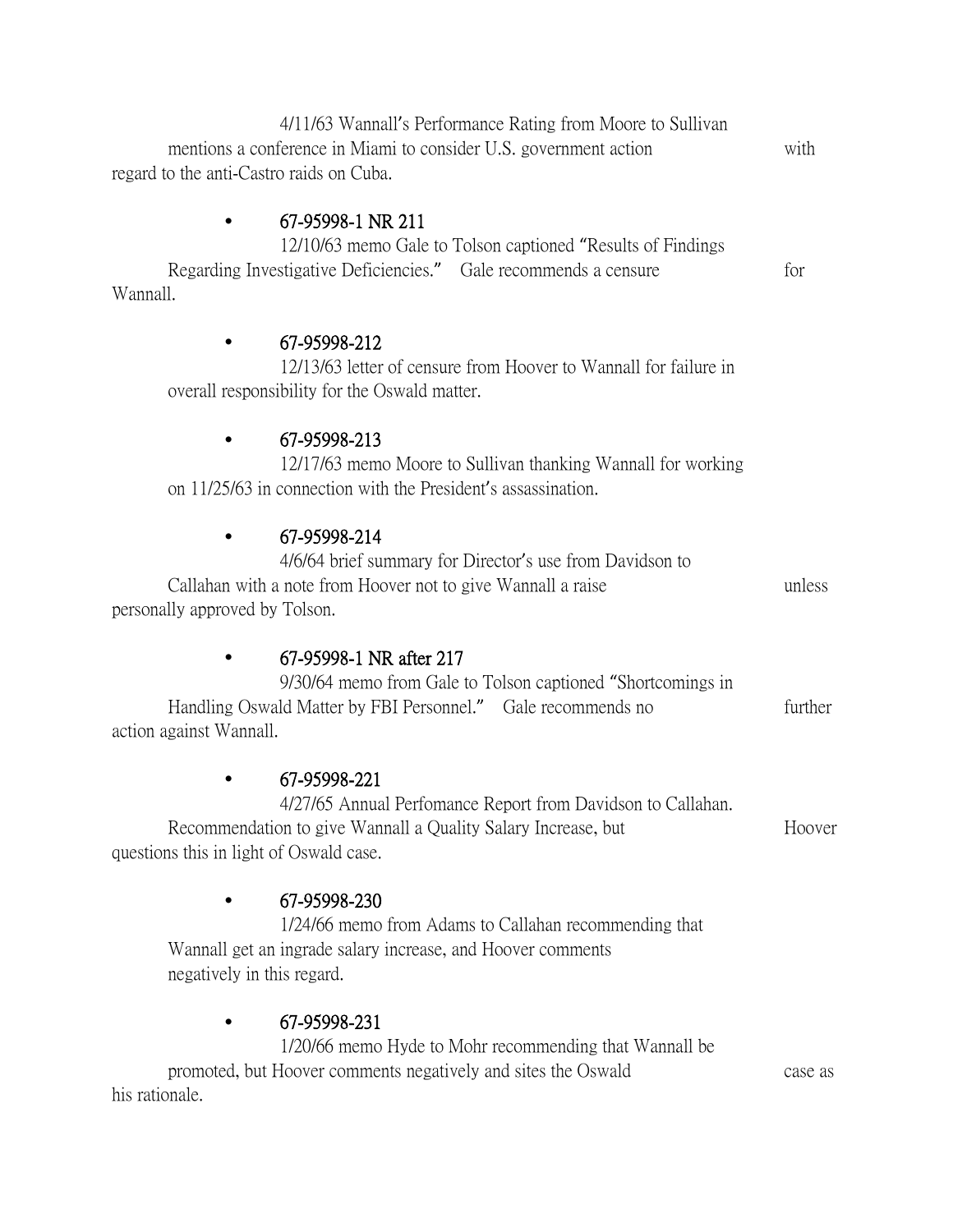#### Section 4 67-95998-(232-311); January 27, 1966 - April 9, 1974

#### • 67-95998-232

1/27/66 memo Clayton to Tolson regarding Wannall's indirect involvement with Oswald case (much annotation by Hoover).

#### • 67-95998-235

3/4/66 brief summary for Director's use from Adam's to Callahan. Note from Hoover to promote Wannall to a GS-16.

#### • 67-95998-236

3/7/66 letter of promotion from Hoover to Wannall.

Section 5 67-95998-(313-354); August 2, 1974 - April 3, 1990

#### • 67-95998-4 NR after 348

5/22/78 memo from legal counsel to Assistant Director answering attached 4/19/78 letter from Blakely to Attorney General requesting Wannall and other agents to testify.

## • 67-95998-4 NR after 344

5/28/76 memo from Director, FBI to Attorney General relaying information from an interview between Wannall and SSC staffers. May already be released, but I can not tell for sure. Mention is made in the interview to the April 1963 meeting Wannall attended in Miami and to Cuban agents in the US who had connections to Kennedy.

## • 67-95998-1 NR after 333

9/29/75 memo from legal counsel to Adams recommending that Wannal be released from employment agreement in order to testify at SenStudy 75 hearing.

## • 67-95998-2 NR after 333

10/6/75 Wannall to Adams requesting for testimony given at the SenStudy 75 public hearings.

## • 67-95998-3 NR after 333

10/8/75 deposition of Wannall taken by SSC on Intelligence Matters regarding Cuban activities.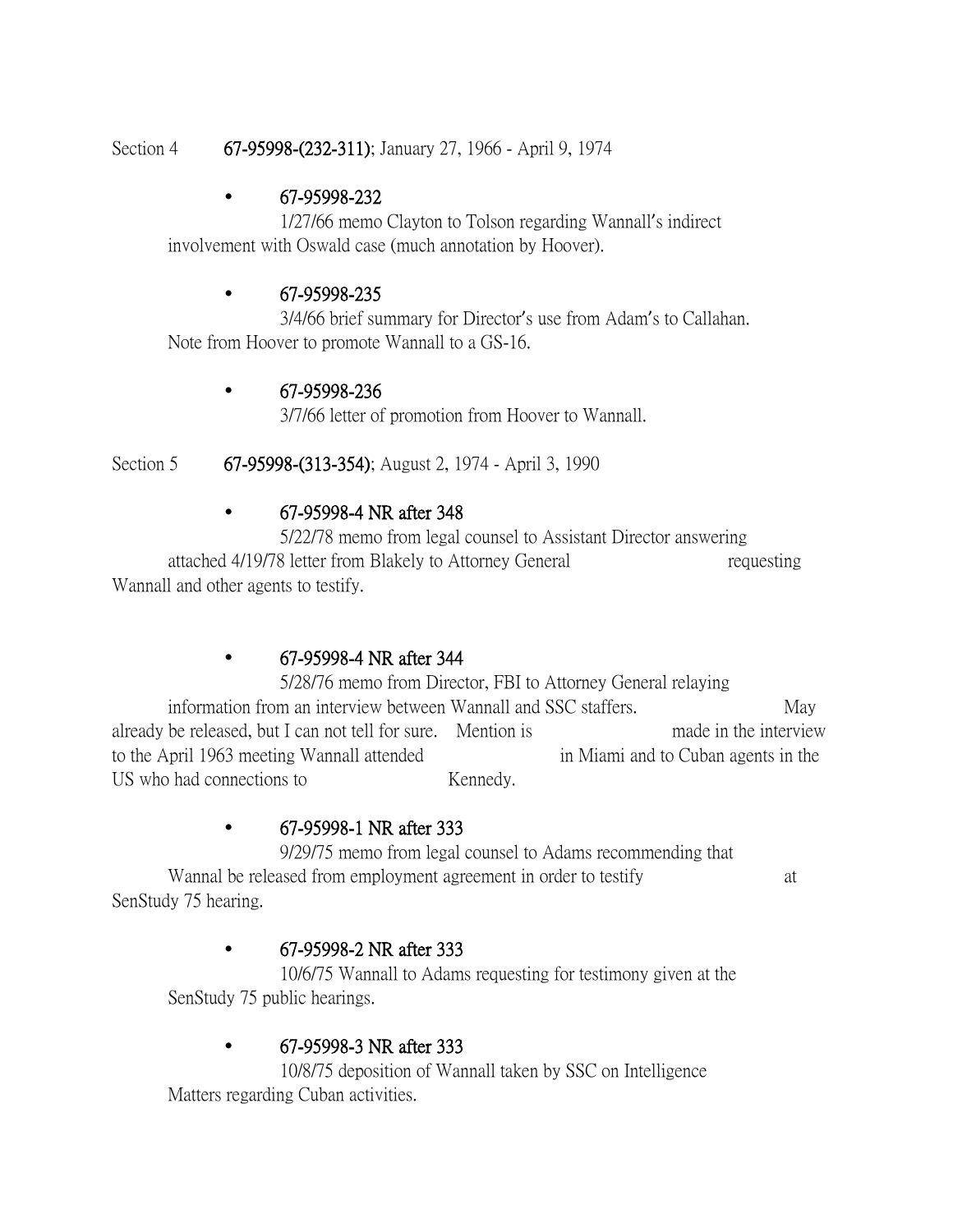## • 67-95998-1 NR after 334

10/16/75 memo from legal counsel of SenStudy 75 to Adams requesting that Wannall testify.

## • 67-95998-2 NR after 334

10/20/75 memo from Director, FBI to Attorney General regarding Wannall's interview before the US Senate Select Committee on Intelligence Activities in which he is questioned about Cuban activities around the time of the assassination.

## FBI HQ Elbert Thatcher Turner Personnel File

- Section 1 67-182287-(1-100); December 12, 1940 July 3, 1945 before date scope
- Section 2 67-182287-(101-170); August 4, 1945 June 22, 1955 before date scope
- Section 3 67-182287-(171-247); July 25, 1955 October 28, 1963 no assassination records
- Section 4 67-182287-(248-303); December 13, 1963 October 20, 1986

## • 67-182287-248

12/13/63 letter of censure from Hoover to Turner placing Turner on probation for failing to put Oswald on the Security Index and for not handling the CIA 10/10/63 communication properly.

## • 67-182287-249

12/18/63 memo Branigan to Sullivan regarding Turner's overtime hours on 11/25/63.

## • 67-182287-250

12/19/63 memo from Hoover to Turner thanking him fro his hardwork on the brief and reprot after the Kennedy assassination.

## • 67-182287-251

11/26/63 memo from Turner to Gale explaining his participation in the Oswald case. This is the original, although a copy may be filed as 105-82555-941.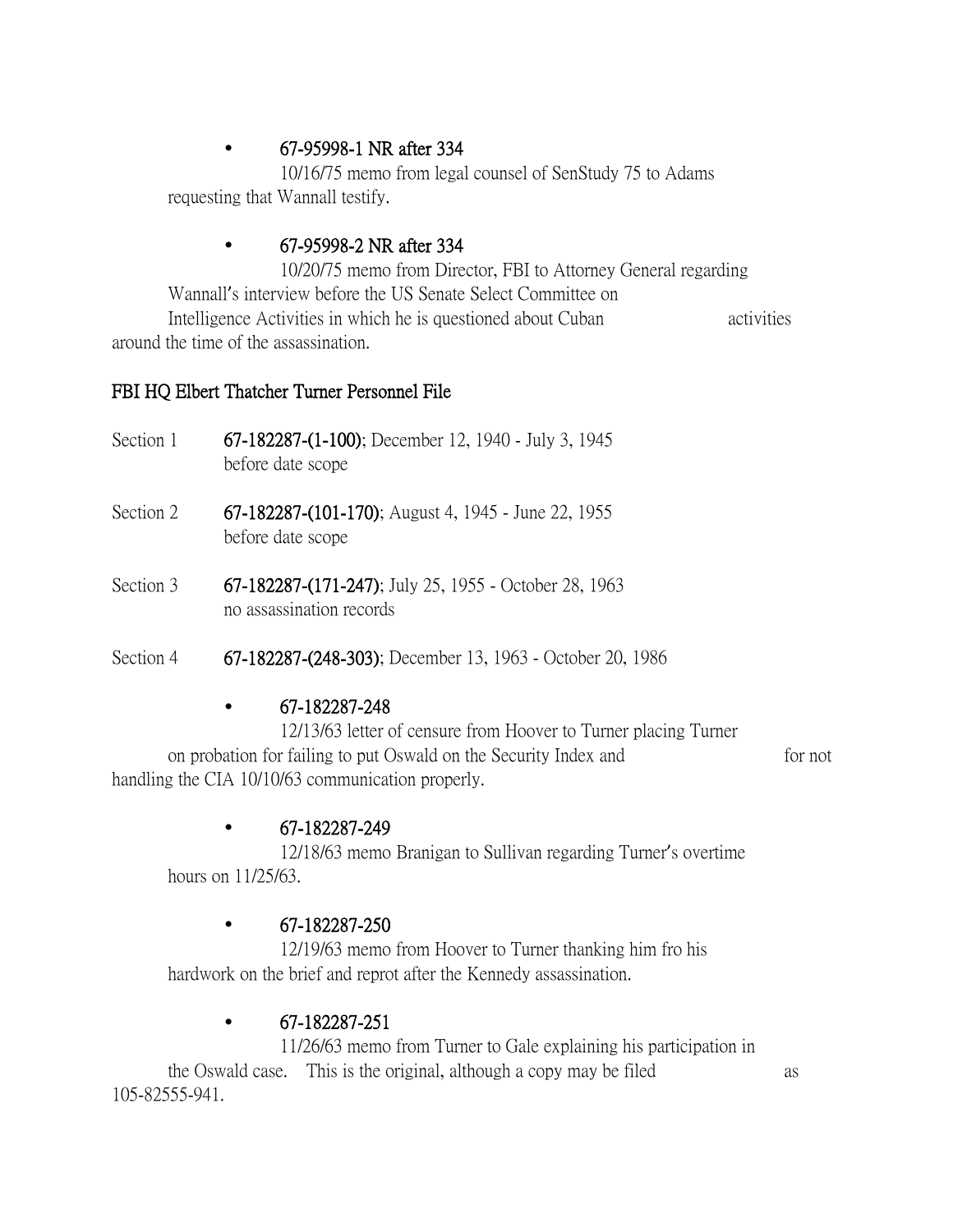## • 67-182287-1 NR after 251

12/10/63 memo Gale to Tolson captioned "Results of Findings Regarding Investigative Deficiencies." The recommendation for Turner is censure and probation.

## • 67-182287-254

3/16/64 Performance Review rating Turner as "Excellent" and detailing Turner's work on the Oswald Reports to the President's Commission.

#### • 67-182287-255

3/16/64 memo from Branigan to Sullivan recommending that Turner be removed from probation.

#### • 67-182287-256

3/17/64 memo from Davidson to Callahan recommending that Turner be removed from probation.

## • 67-182287-1 NR after 256

3/19/64 memo from Hoover to Turner removing him from

probation.

## • 67-182287-2 NR after 256

4/6/64 brief summary for Director's use from Davidson to Callahan noting that Turner was placed in charge on the Oswald case.

Hoover writes that Turner is not to get a promotion unless personally approved by Tolson.

## • 67-182287-260

10/5/64 memo from Hoover to Turner states that a rereview of an "important security matter" warrants a demotion and transfer to the Milwaukee office for general investigative duties.

## • 67-182287-261

10/5/64 transfer to Milwaukee.

## • 67-182287-262

10/8/64 memo Hoover to Turner changing his transfer from Milwaukee to Washington Field Office.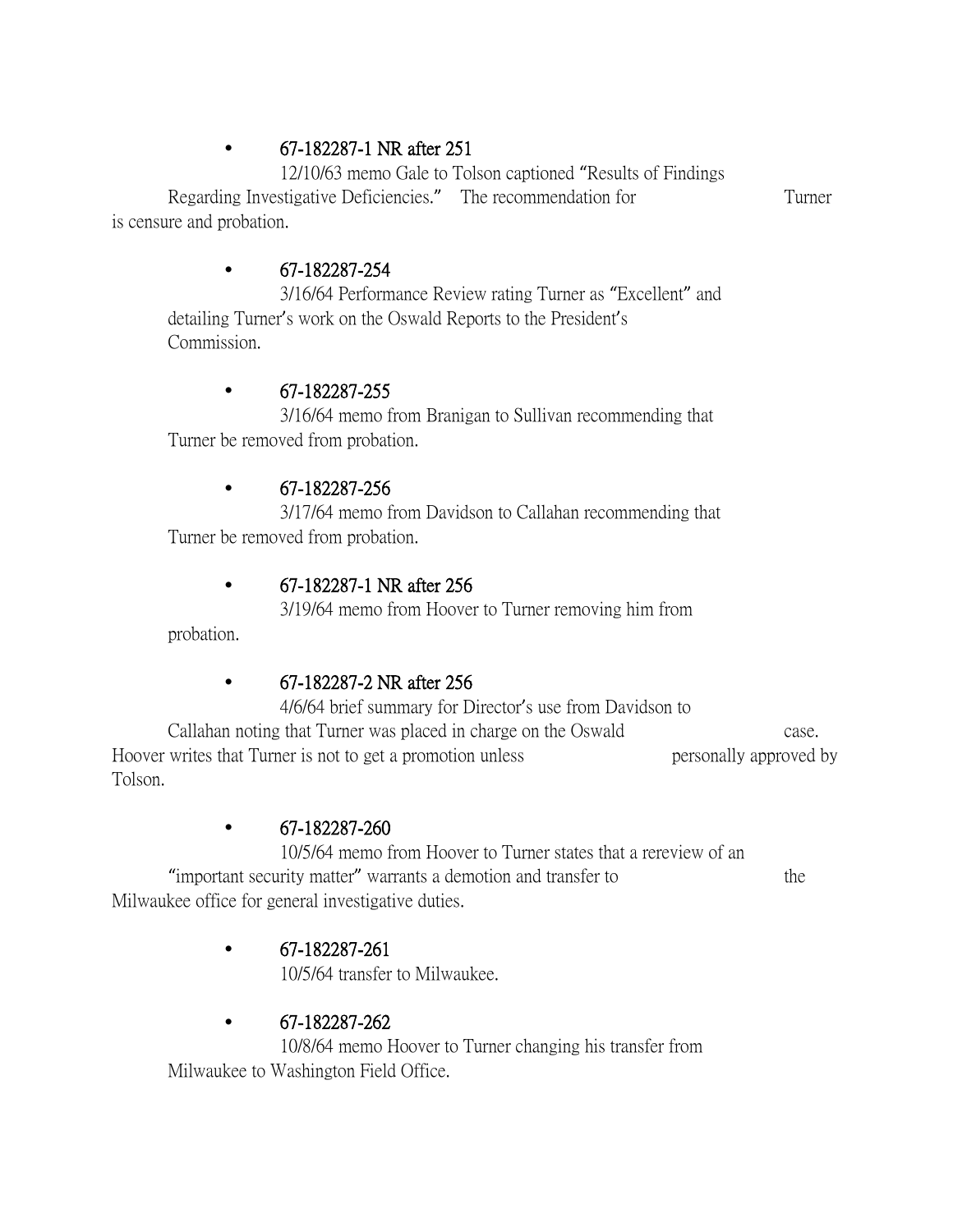#### • 67-182287-1 NR after 262

10/12/64 paperwork on Turner's demotion makes it effective seven days prior to the paperwork's completion.

#### • 67-182287-263

10/12/64 letter of thanks from Turner to Hoover for changing his transfer from Milwaukee to WFO.

#### • 67-182287-264

10/6/64 brief summary for Director's use from Davidson to

Callahan.

## • 67-182287-265

10/8/64 memo from Mohr to Tolson regarding his meeting with Turner in which Turner asked his transfer to be reconsidered. Turner in Whole makes a note to the effect that it is okay to transfer Turner to WFO instead.

#### • 67-182287-266

9/30/64 copy of the Gale to Tolson memo captioned "Shortcomings in Handling Oswald Matter by FBI Personnel." Attached is a 9/29/64 memo from Turner to Gale explaining his failure to place a stop on Oswald's passport.

#### • 67-182287-269

11/13/64 memo from Mohr to Tolson regarding his interview with

Turner.

## • 67-182287-1 NR after 269

11/18/64 memo from Hoover informing Turner that no action will be taken in regards to Turner's request to be interviewed and reinstated as a GS-14.

#### • 67-182287-270

11/10/64 eight-page letter from Turner to Hoover detailing his involvement in the Oswald case and asking for reconsideration to his demotion and transfer.

## • 67-182287-1 NR after 271

Inspector's comments regarding Turner's attitude after his demotion and new assignment are favorable.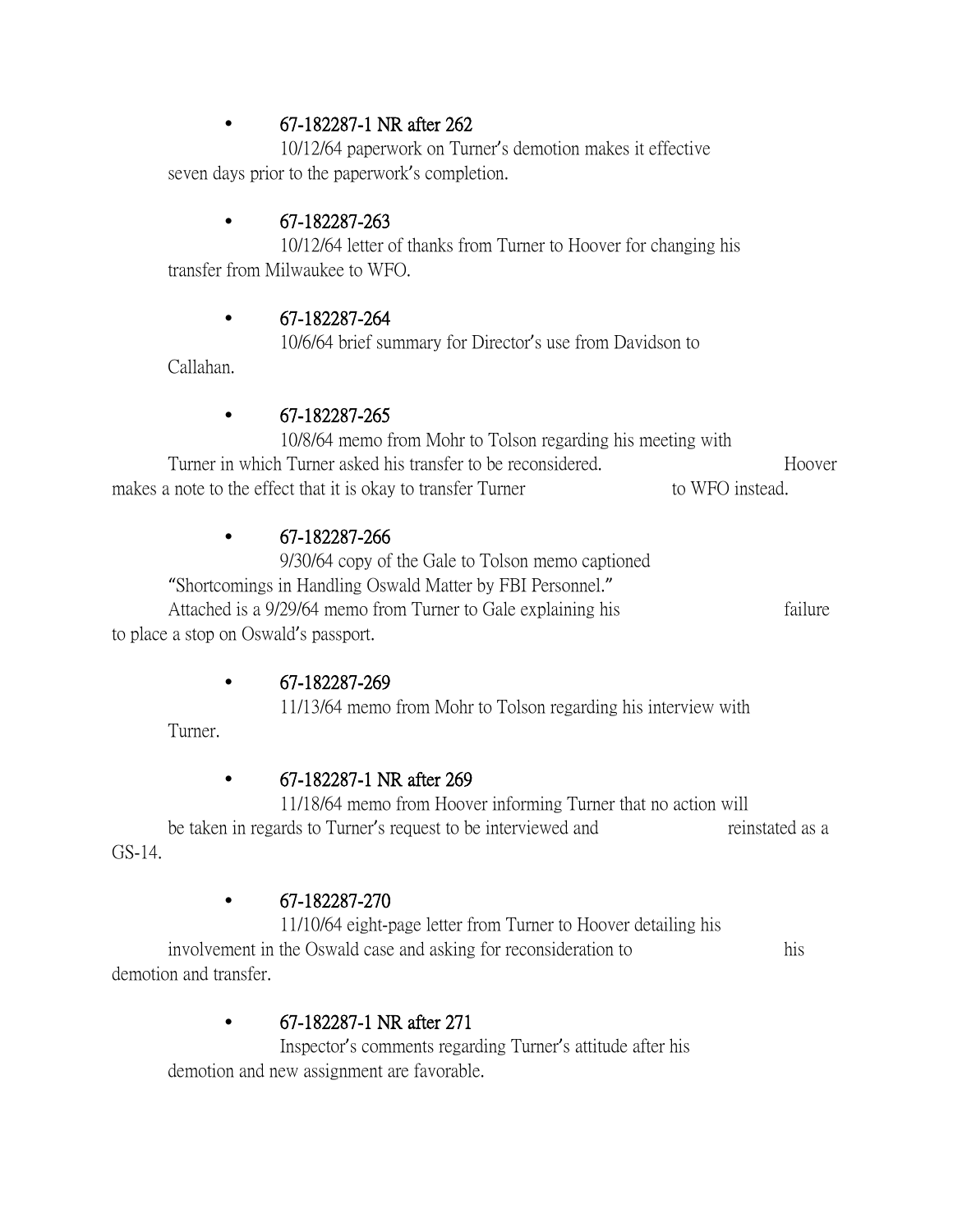## • 67-182287-273

1/13/65 recommendation from SAC, WFO to Director, FBI that Turner be removed from probation.

## • 67-182287-274

1/19/65 memo from Davidson to Callahan recommends that Turner be removed from probation.

## • 67-182287-276

4/12/65 memo from SAC, WFO to Director, FBI recommends removal from probation.

## • 67-182287-277

4/16/65 memo from Davidson to Callahan recommending removal from probation for Turner. Hoover gives a blue "OK."

## • 67-182287-1 NR after 277

4/23/65 memo from Hoover to Turner removing him from

probation.

## • 67-182287-280

2/9/66 brief summary for Director's use from Adams to Callahan gives history of all memoranda on Oswald matter for the last two years.

## • 67-182287-284

4/13/66 memo from Adams to Callahan notes that Turner cannot have a quality salary increase because of his involvement in the Oswald matter.

## • 67-182287-5 NR after 301

3/18/71 memo from Bishop informing Mohr that Turner was questioned along with several other former Special Agents by a reporter with regards to FBI personnel policies and the Oswald matter. Turner reportedly said nothing.

## • 67-182287-6 NR after 301

2/13/76 copy of an interview of SA Turner by Senate Select Committee on Intelligence Activities from Director, FBI to the Attorney General.

• 67-182287-7 NR after 301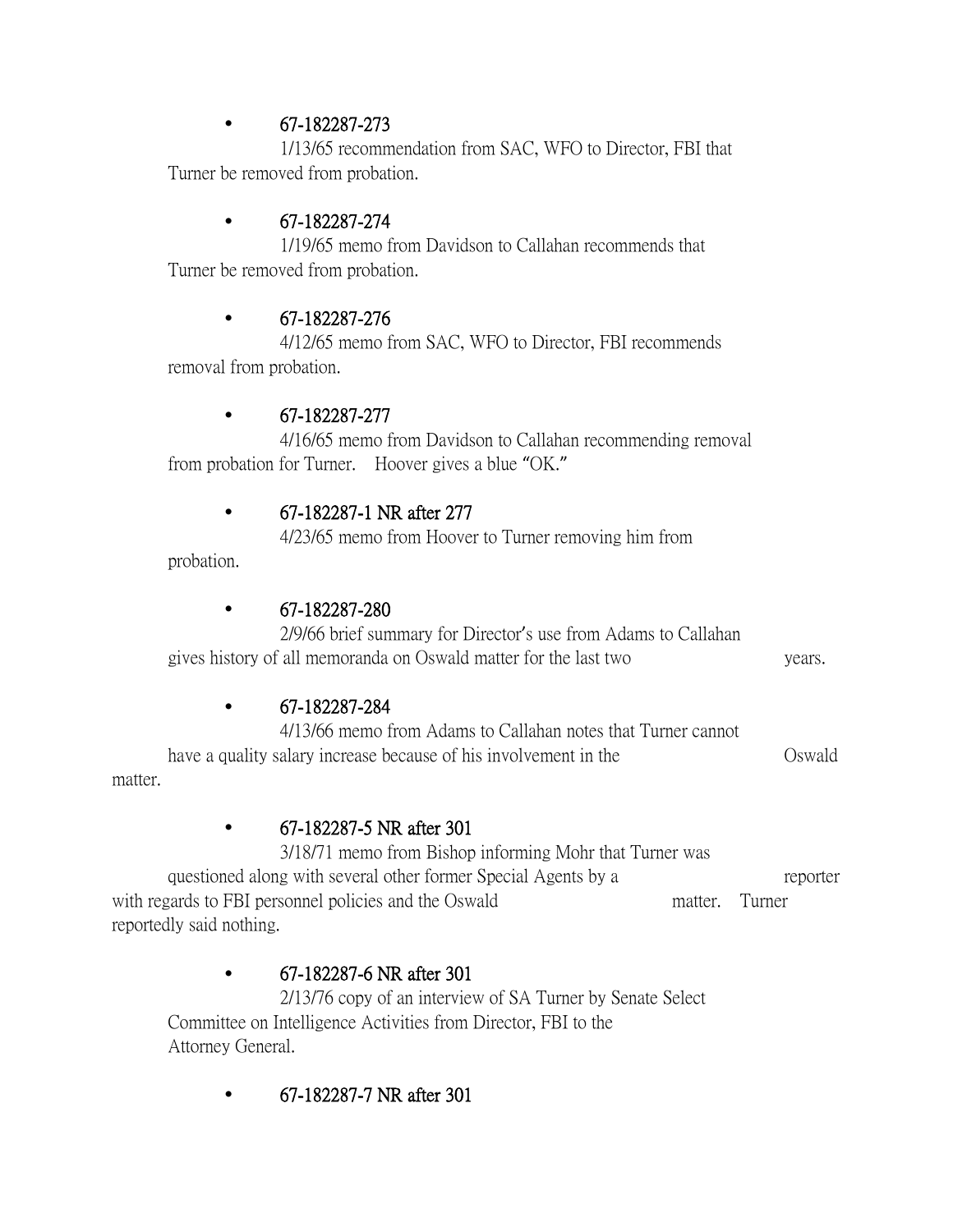2/25/76 memo from Cregar to Wannall regarding Senstudy 75 request that Turner and others be released from employment agreement to be interviewed.

## • 67-182287-8 NR after 301

2/26/76 memo advising Turner to report to FBI HQ's legal counsel in the event that he is contacted by Senate Select Committee staff members.

## • 67-182287-9 NR after 301

2/26/76 memo from Director, FBI to SACs, Baltimore, Columbia, and Phoenix to contact Turner and other agents regarding need to see legal counsel before SSC interview.

## FBI HQ John L. Quigley Personnel File

- Section 1 67-84700-(1-150); February 26, 1936 May 23, 1941 before date scope
- Section 2 67-84700-(151-238); June 5, 1941 September 5, 1950 before date scope
- Section 3 67-84700-(239-317); November 7, 1950 November 1, 1955 before date scope
- Section 4 67-84700-(318-376); November 10, 1955 September 29, 1959 before date scope
- Section 5 67-84700-(377-411); August 10, 1959 November 14, 1988

## • 67-84700-400

4/13/64 Performance Review rating Quigley as "Excellent." Memo makes mention that Quigley was assigned many leads on the Oswald case and that he worked on 11/25/63 in connection with the President's assassination.

## • 67-84700-1 NR after 400

Original filed as 105-82555-3602. 5/5/64 memo from Rosen to Belmont regarding Quigley's testimony before the Warren Commission on his interview of Oswald 8/10/63.

• 67-84700-3 NR after 401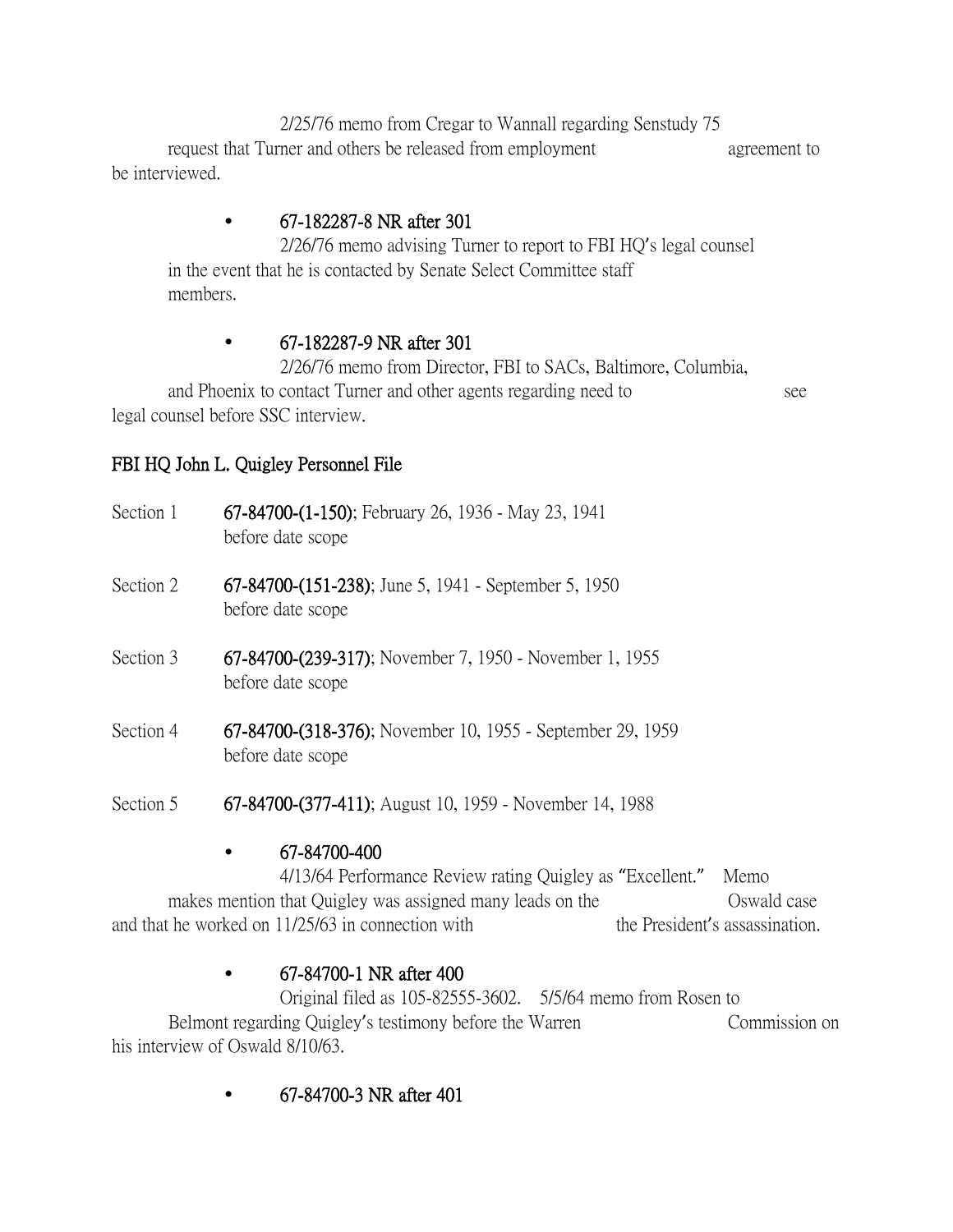Original filed as 105-82555-4081. 6/12/64 memo from Branigan to Sullivan regarding the transcripts of testimony given by Quigley, Hosty and Mr. Fain.

## • 67-84700-404

11/4/64 memo from Davidson to Callahna regarding Quigley's request for transfer to Dallas. This document indicates that Quigley was not censured for his part in the Oswald case.

## • 67-84700-2 NR after 411

7/1/68 memo from Branigan to Sullivan detailing that a possible Garrison employee has interviewed a former PCI regarding Quigley's alleged wealth and status. However, an FBI check shows that this possible Garrison employee has no basis for making such allegations and that their is no known reason for Garrison's interest in Quigley.

## • 67-84700-3 NR after 411

12/11/75 memo from legal counsel to Adams regarding a request from Senstudy 75 that Quigley be made available for staff interview.

## FBI HQ Alan Harden Belmont Personnel File

Section 7 67-94639-(469-540); March 27, 1959 - December 18, 1963

## • 67-94639-523

5/24/62 memo with regards to Belmont's work on the Billie Sol Estes case captioned "Interstate Transprotation of Stolen Property - Bribery."

## • 67-94639-1 NR after 539

12/4/63 commendation from Hoover to Belmont for working on 11/25/63 in connection with the President's assassination.

## • 67-94639-540

12/18/63 personal note from Belmont to Hoover thanking him for his advice and guidance as matters related to the Oswald case and President's assassination developed.

Section 8 67-94639-(1 NR after 540-613); December 26, 1963 - September 7, 1993 • 67-94639-1 NR after 540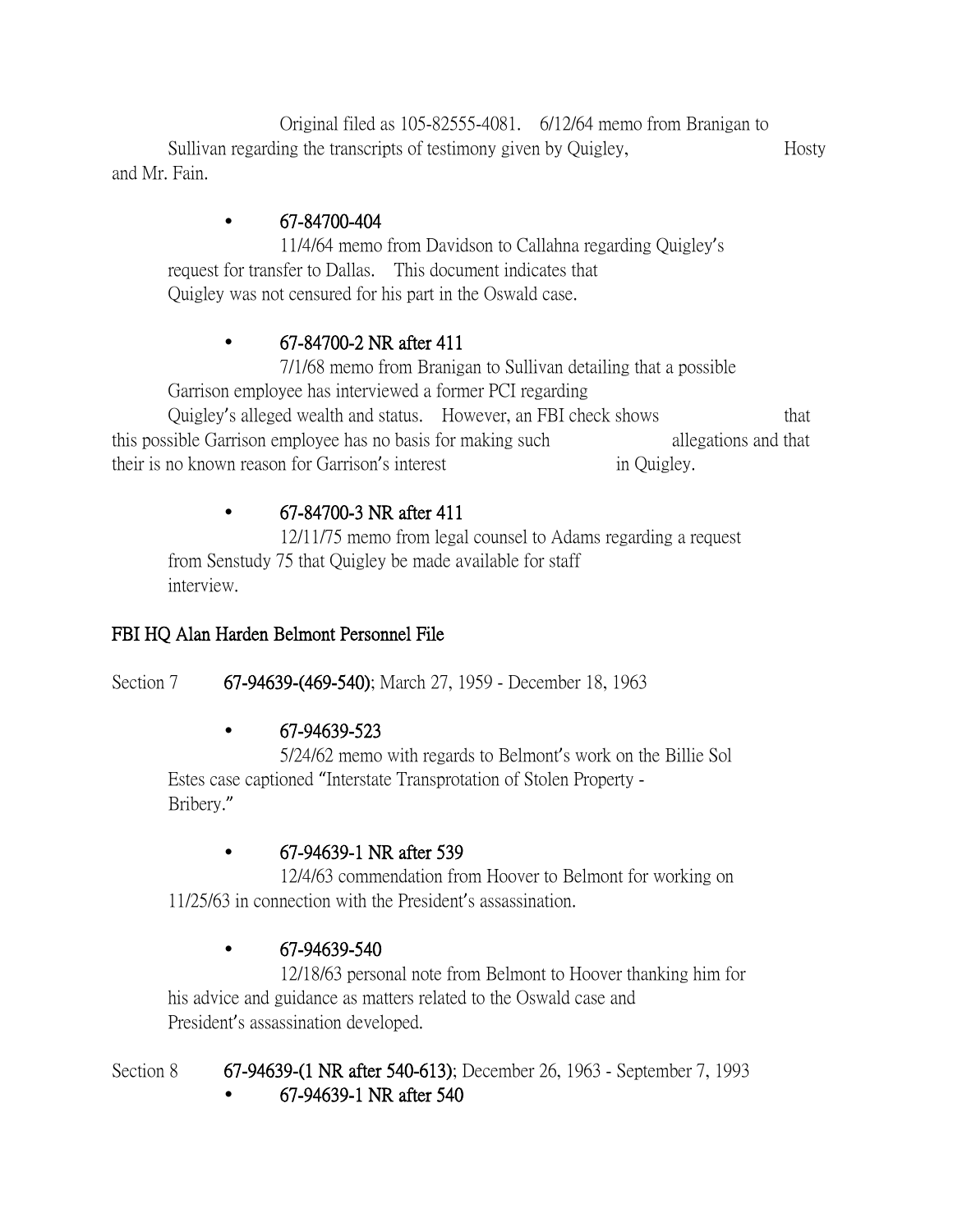Original filed as 62-109090-50. 12/26/63 memo from Hoover to Tolson informing Tolson that Belmont and Inspector malley are to establish a close relationship with Mr. Rankin and find out any potentially embarrassing information to be released about the FBI.

## • 67-94639-3 NR after 545

Original filed as 105-82555-3560. 5/1/64 memo Rankin to Hoover requesting Belmont to testify before the President's Commission.

## • 67-94639-2 NR after 546

9/30/64 memo Gale to Tolson captioned "Shortcomings in Handling the Oswald Matter by FBI Personnel."

#### • 67-94639-547

10/5/64 letter of censure from Hoover to Belmont for his role in the Oswald case.

#### • 67-94639-3 NR after 555

Original filed in 67-561-35975. 7/26/65 document from the Attorney General requesting a life history on Hoover, Tolson, Mohr, and Belmont.

#### • 67-94639-575

Belmont notifies Hoover that he did not grant a requested interview to Navasky who wants to write a book.

#### • 67-94639-585

3/8/73 memo to Belmont from Acting Director, L. Patrick Grey

## • 67-94639-1 NR after 591

9/3/75 memo from SAC, San Francisco to Director, FBI regarding Belmont's appearance before the US Senate Select Committee on Intelligence Activities.

## • 67-94639-2 NR after 591

10/17/75 Interview of Belmont before the US Senate Select Committee on Intelligence Activities.

Belmont's file contains 17 FOI/PA requests and photocopies of the pages released in answer to those requests. Many of them contain JFK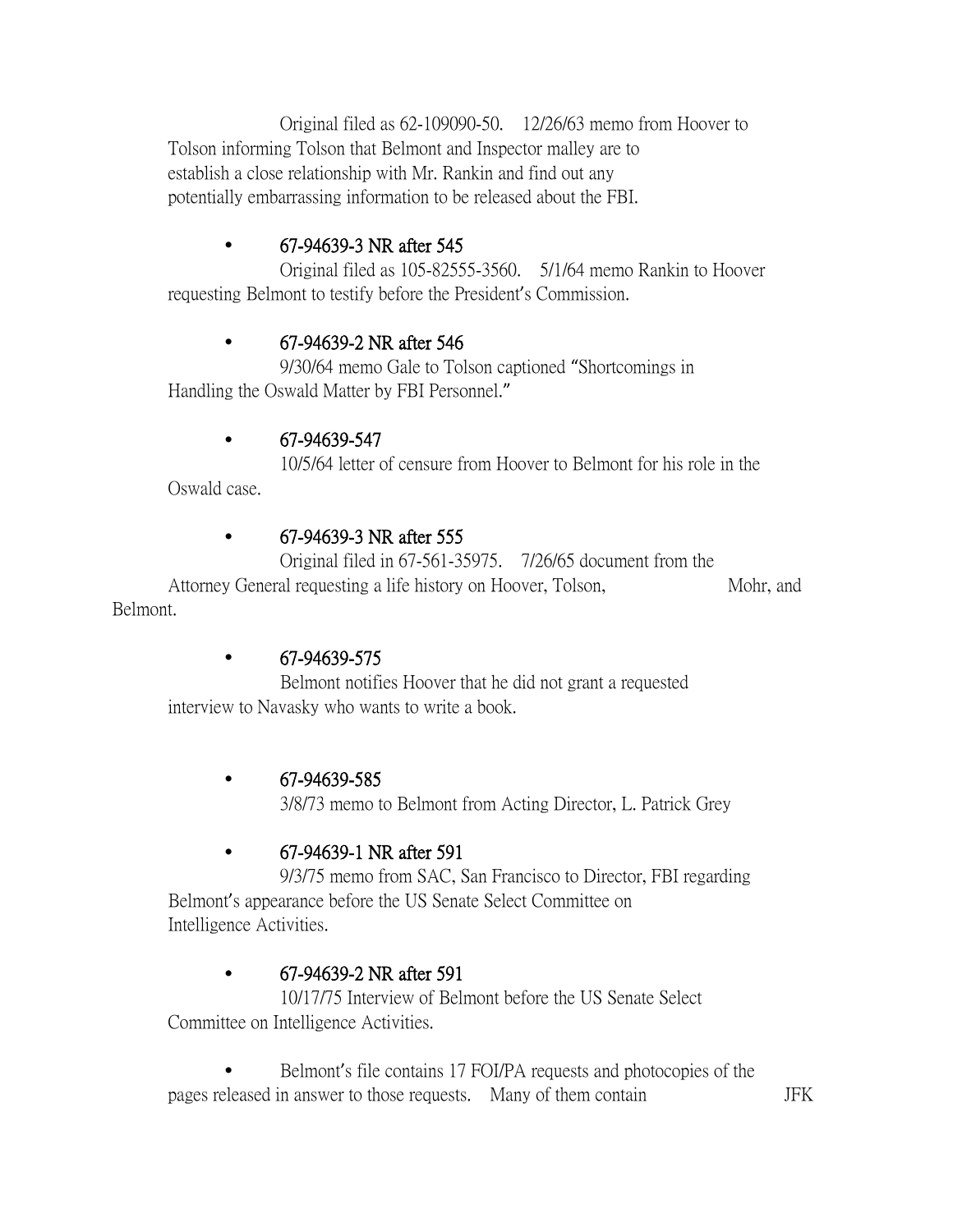assassination records. While this is interesting to note, the actual originals will be released under the JFK Act, so releasing these copies is probably not necessary.

#### FBI HQ William A. Branigan Personnel File

#### Section 4 **67-219505-(221-264)**; July 14, 1959 - April 6, 1964

#### • 67-219505-259

12/13/63 letter of censure from Hoover to Branigan for his failure in a highly sensitive security matter.

#### • 67-219505-260

12/18/63 form letter from Sullivan to Branigan's file stating that Branigan worked on 11/25/63 in connection with the President's assassination.

#### $\bullet$  67-219505-261

12/18/63 letter of commendation on Branigan's preparation of the the report and brief following the President's assassination.

## • 67-219505-1 NR after 262

12/10/63 memo from Gale to Tolson captioned "Results of Findings Regarding Investigative Deficiencies." Gale recommends that Branigan receive a letter of censure.

## • 67-219505-264

4/6/64 summary for Director's use from Davidson to Callahan. Hoover comments that his performance rating is too high and that he should not be given a promotion unless signed by Tolson because of his mishandling of the Oswald case.

Section 5 67-219505-(265-334); April 13, 1964 - June 27, 1983

• 67-219505-1 NR after 268

## • 67-219505-277

12/22/65 memo from Adams to Callahan suggesting that Branigan be removed from probation.

## • 67-219505-1 NR after 277

12/27/65 memo from Hoover to Branigan informing him that he is off of probationary status.